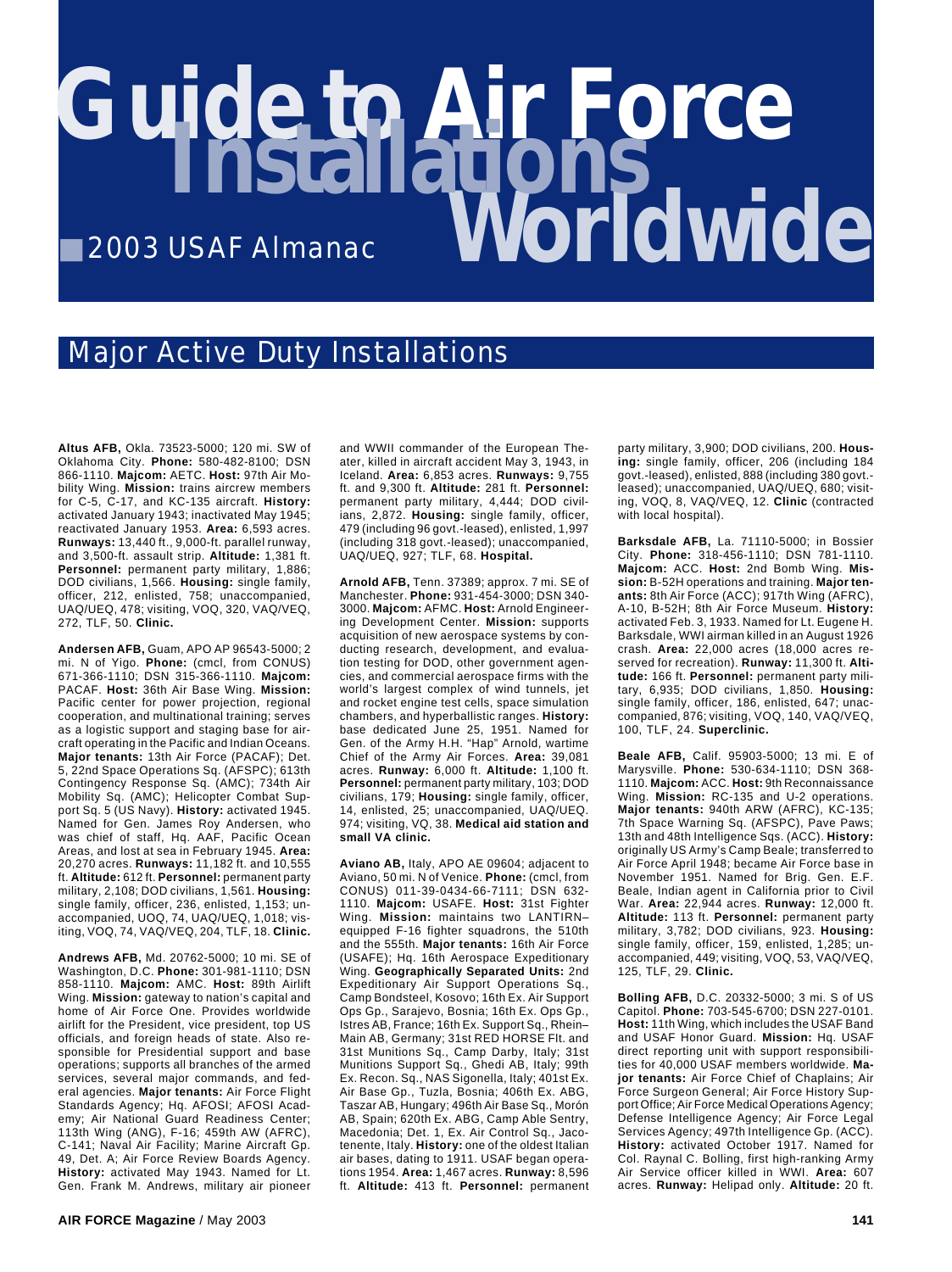**Personnel:** permanent party military, 2,002; DOD civilians, 1,002. **Housing:** single family, officer, 285, enlisted, 1,090; unaccompanied, UAQ/UEQ, 331; visiting, VOQ, 56, VAQ/VEQ, 67, TLF, 100. **Clinic.**

**Brooks City–Base,** Tex. 78235; in SE San Antonio. **Phone:** 210-536-1110; DSN 240-1110. **Majcom:** AFMC. **Host:** 311th Human Systems Wing. **Mission:** force protection, centered around aerospace medicine and the human in the system; assesses and manages health, safety, and environmental risks for USAF and DOD; trains 6,000+ aeromedical personnel annually; manages more than 140 technical acquisition and sustainment programs. **Major tenants:** USAF School of Aerospace Medicine; Human Effectiveness Directorate (Armstrong Research site) of the Air Force Research Laboratory; Air Force Institute for Environment, Safety, and Occupational Health Risk Analysis; Air Force Medical Support Agency; Air Force Center for Environmental Excellence; Medical Systems Implementation and Training Element; Air Force Outreach Program Office. **History:** activated Dec. 8, 1917. Named for Cadet Sidney J. Brooks Jr., killed Nov. 13, 1917, on his commissioning flight. On July 22, 2002, the base's land, facilities, and utilities were officially conveyed to the Brooks Development Agency and the name changed to Brooks City– Base. USAF now leases land and facilities from BDA. **Area:** 1,310 acres. **Runway:** none. **Altitude:** 600 ft. **Personnel:** permanent party military, 1,489; DOD civilians, 1,463. **Housing:** single family, officer, 36, enlisted, 134; unaccompanied, UAQ/UEQ, 95; visiting, VOQ, 175, TLF, 8. **Clinic.**

**Buckley AFB,** Colo. 80011-9524; 8 mi. E of Denver. **Phone:** 303-677-9011; DSN 877-9011. **Majcom:** AFSPC. **Host:** 460th Air Base Wing. **Mission:** provides space-based missile warning data, space communications processing and relay; focal point for transition to Space Based Infrared System. **Major tenants:** 2nd SWS, 140th Wing (ANG); Aerospace Data Facility; Navy/Marine Reserve Center; Army Aviation Support Facility. **History:** activated April 1, 1942, as a gunnery training facility. Named for Lt. John H. Buckley, National Guardsman, killed Sept. 17, 1918. ANG assumed control from US Navy in 1959. Became active duty Air Force base Oct. 2, 2000. **Area:** 3,832 acres. **Runway:** 11,000 ft. **Altitude:** 5,663 ft. **Personnel:** permanent party military, 6,719; DOD civilians, 836. **Housing:** unaccompanied, UAQ/UEQ, 236 dorm rooms. **Clinic.**

**Cannon AFB,** N.M. 88103-5000; 7 mi. W of Clovis. **Phone:** 505-784-4131; DSN 681-1110. **Majcom:** ACC. **Host:** 27th FW. **Mission:** F-16 operations. **History:** activated August 1942. Named for Gen. John K. Cannon, WWII commander of all Allied air forces in the Mediterranean Theater and former commander, Tactical Air Command. **Area:** 87,929 acres. **Runways:** 10,000 ft. and 8,200 ft. **Altitude:** 4,295 ft. **Personnel:** permanent party military, 3,425; DOD civilians, 542. **Housing:** single family, officer, 143, enlisted, 1,579; unaccompanied, 834; visiting, VOQ, 6, VAQ, 18, VQ, 39. TLF, 36. **Ambulatory care clinic.**

**Charleston AFB,** S.C. 29404-5000; 10 mi. from downtown Charleston. **Phone:** 843-963-2100; DSN 673-2100. **Majcom:** AMC. **Host:** 437th Airlift Wing. **Mission:** C-17 operations. **Major tenant:** 315th AW (AFRC Assoc.), C-141. **History:** activated October 1942; inactivated March 1946; reactivated August 1953. **Area:** 6,033 acres (including auxiliary airfield). **Runway:** 9,000 ft.; joint-use airfield. **Altitude:** 46 ft. **Personnel:** permanent party military, 3,630; DOD

civilians, 1,344. **Housing:** single family, officer, 148, enlisted, 1,226; unaccompanied, UAQ/UEQ, 587; visiting, VOQ, 108, VAQ/VEQ, 44, TLF, 40. **Clinic.**

**Columbus AFB,** Miss. 39710-1000; 7.5 mi. NW of Columbus. **Phone:** 662-434-7322; DSN 742-1110. **Majcom:** AETC. **Host:** 14th Flying Training Wing. **Mission:** Specialized Undergraduate Pilot Training. **History:** activated 1941 for pilot training. **Area:** 6,017 acres. **Runways:** 12,000 ft., 8,000 ft., and 6,300 ft. **Altitude:** 219 ft. **Personnel:** permanent party military, 923; DOD civilians, 1,324. **Housing:** single family, officer, 276, enlisted, 228; unaccompanied, UOQ, 180, UAQ/UEQ, 166; visiting, VOQ, 17, VAQ/VEQ, 28, TLF, 20. **Clinic.**

**Davis–Monthan AFB,** Ariz. 85707-5000; within Tucson. **Phone:** 520-228-1110; DSN 228-1110. **Majcom:** ACC. **Host:** 355th Wing. **Mission:** A-10 combat crew training; OA-10 and FAC training and operations; and EC-130E and EC-130H operations. **Major tenants:** 12th Air Force (ACC); Aerospace Maintenance and Regeneration Center (AFMC), storage location for excess DOD aerospace vehicles; 305th Rescue Sq., HH-60; US Customs. **History:** activated 1927. Named for two local aviators: 2nd Lt. Samuel H. Davis, killed Dec. 28, 1921, and 2nd Lt. Oscar Monthan, killed March 27, 1924. **Area:** 10,633 acres. **Runway:** 13,643 ft. **Altitude:** 2,404 ft. **Personnel:** permanent party military, 6,489; DOD civilians, 1,312. **Housing:** single family, officer, 125, enlisted, 1,129; unaccompanied, 756; visiting, VOQ, 20, VAQ, 61, VQ, 165, TLF, 50. **Clinic.**

**Dover AFB,** Del. 19902-7219; 3 mi. SE of Dover. **Phone:** 302-677-3000; DSN 445-3000. **Majcom:** AMC. **Host:** 436th AW. **Mission:** provides 25 percent of nation's intertheater airlift capability; only combat-ready C-5 wing capable of employing airdrop and special operations tactics for worldwide airlift; operates largest DOD aerial port facility; houses military's East Coast mortuary. **Major tenant:** 512th AW (AFRC Assoc.). **History:** activated December 1941; inactivated 1946; reactivated February 1951. **Area:** 3,908 acres. **Runway:** 12,900 ft. **Altitude:** 28 ft. **Personnel:** permanent party military, 3,927; DOD civilians, 992. **Housing:** single family, officer, 122, enlisted, 1,306; unaccompanied, UAQ/UEQ, 725; visiting, VOQ, 137, VAQ/VEQ, 103, TLF, 19. **Clinic.**

**Dyess AFB,** Tex. 79607-1980; WSW border of Abilene. **Phone:** 915-696-1110; DSN 461-1110. **Majcom:** ACC. **Host:** 7th BW. **Mission:** B-1 operations. **Major tenant:** 317th Airlift Gp. (AMC), C-130. **History:** activated April 1942; deactivated December 1945; reactivated as Abilene AFB September 1955. In December 1956, renamed for Lt. Col. William E. Dyess, WWII fighter pilot who escaped from a Japanese prison camp, killed in P-38 crash in December 1943. **Area:** 6,342 acres (including offbase sites). **Runway:** 13,500 ft. **Altitude:** 1,789 ft. **Personnel:** permanent party military, 5,160; DOD civilians, 526. **Housing:** single family, officer, 166, enlisted, 1,228; unaccompanied, 808; visiting, VOQ, 77, VAQ/VEQ, 96, TLF, 39. **Clinic.**

**Edwards AFB,** Calif. 93524; adjacent to Rosamond. **Phone:** 661-277-1110; DSN 527-3510. **Majcom:** AFMC. **Host:** Air Force Flight Test Center. **Mission:** conducts developmental and follow-on testing and evaluation of manned and unmanned aircraft and related avionics, and flight-control and weapon systems. AFFTC also operates the USAF Test Pilot School, which trains test pilots, flight-test engineers, and flighttest navigators. Base is a secondary landing site for space shuttle missions. **Major tenants:** AFRL's Propulsion Directorate (AFMC); Dryden Flight Research Center (NASA); USMC Air Sqs. HMM 764 and HMM 769. **History:** activities began September 1933. Originally Muroc AAF; renamed in 1949 for Capt. Glen W. Edwards, killed June 5, 1948, in crash of a YB-49 "Flying Wing." **Area:** 301,000 acres. **Runways:** 21, from 4,000 to 39,000 ft. **Altitude:** 2,302 ft. **Personnel:** permanent party military, 3,544; DOD civilians, 2,796. **Housing:** single family, officer, 310, enlisted, 1,360; unaccompanied, UOQ, 60, UAQ/UEQ, 86; visiting, VOQ, 67, VAQ/VEQ, 82, TLF, 50. **Clinic.**

**Eglin AFB,** Fla. 32542; 2 mi. SW of the twin cities of Niceville and Valparaiso; 7 mi. NE of Fort Walton Beach. **Phone:** 850-882-1110; DSN 872-1110. **Majcom:** AFMC. **Host:** Air Armament Center. **Mission:** responsible for development, acquisition, testing, deployment, and sustainment of all air-delivered weapons. **Major tenants:** AFRL's Munitions Directorate (AFMC); 33rd FW (ACC), F-15; 53rd Wing (ACC); 919th Special Operations Wing (AFRC) at Duke Field, MC-130; Air Force Armament Museum; Army 6th Ranger Battalion; Naval Explosive Ordnance Disposal School. **History:** activated 1935. Named for Lt. Col. Frederick I. Eglin, WWI flier killed in aircraft accident Jan. 1, 1937. **Area:** 463,452 acres. Eglin is the nation's largest Air Force base in terms of acreage, covering an area roughly two-thirds the size of Rhode Island. **Runways:** 12,000 ft. and 10,000 ft. **Altitude:** 85 ft. **Personnel:** permanent party military, 4,616; DOD civilians, 2,910 (excluding Hurlburt Field). **Housing:** single family, officer, 218, enlisted, 2,116; unaccompanied, UAQ/ UEQ, 1,212; visiting, VOQ, 169, VAQ/VEQ, 154, TLF, 87. **Hospital.**

**Eielson AFB,** Alaska 99702-5000; 26 mi. SE of Fairbanks. **Phone:** 907-377-1110; DSN 317- 377-1110. **Majcom:** PACAF. **Host:** 354th FW. **Mission:** F-16C/D and A/OA-10 operations. **Major tenants:** Arctic Survival School (AETC); 168th Air Refueling Wing (ANG), KC-135. **History:** activated October 1944. Named for Carl Ben Eielson, Arctic aviation pioneer who died in an Arctic rescue mission in November 1929. **Area:** 19,790 acres (including 16 remote sites, 63,195 acres). **Runway:** 14,500 ft. **Altitude:** 534 ft. **Personnel:** permanent party military, 2,901; DOD civilians, 771. **Housing:** single family, officer, 181, enlisted, 1,243; unaccompanied, UOQ, 8, UAQ, 522, UEQ, 16; visiting, VOQ, 206, VAQ/VEQ, 328, TLF, 58. **Outpatient clinic.**

**Ellsworth AFB,** S.D. 57706-5000; 12 mi. ENE of Rapid City. **Phone:** 605-385-5056; DSN 675- 5056. **Majcom:** ACC. **Host:** 28th BW. **Mission:** B-1 operations. **Major tenants:** Det. 2, 79th Test and Evaluation Sq. (AFMC); Det. 4, 57th Wing (ACC); Det. 8, 372nd Training Sq. (AETC); South Dakota Air and Space Museum. **History:** activated January 1942 as Rapid City AAB; renamed June 13, 1953, for Brig. Gen. Richard E. Ellsworth, killed March 18, 1953, in RB-36 crash. **Area:** 5,411 acres. **Runway:** 13,497 ft. **Altitude:** 3,276 ft. **Personnel:** permanent party military, 3,305; DOD civilians, 611. **Housing:** single family, officer, 429, enlisted, 1,607; unaccompanied, 742; visiting, VQ, 88, TLF, 30. **Clinic.**

**Elmendorf AFB,** Alaska 99506-5000; bordering Anchorage. **Phone:** 907-552-1110; DSN 317-552-1110. **Majcom:** PACAF. **Host:** 3rd Wing. **Mission:** F-15C/D, F-15E, C-130, C-12, and E-3 Airborne Warning and Control System operations. Hub for air traffic to and from Far East. **Major tenants:** Alaskan Command; 11th Air Force (PACAF); Alaskan NORAD Region.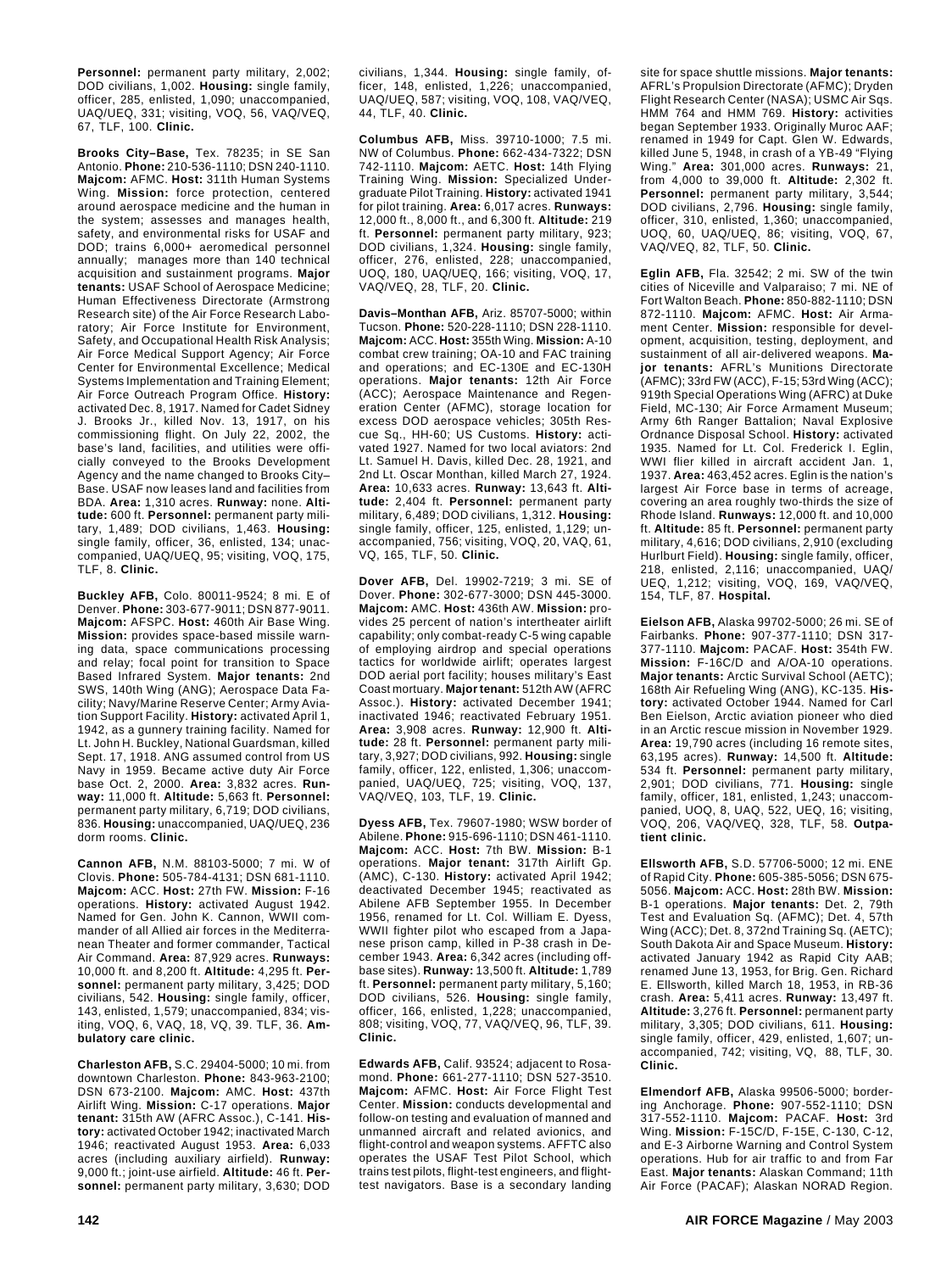**History:** activated July 1940. Named for Capt. Hugh Elmendorf, killed Jan. 13, 1933. **Area:** 13,100 acres. **Runways:** 10,000 ft. and 7,500 ft. **Altitude:** 213 ft. **Personnel:** permanent party military, 6,458; DOD civilians, 1,080. **Housing:** single family, officer, 172, enlisted, 1,640; unaccompanied, UAQ/UEQ, 938; visiting, VOQ, 196, VAQ/VEQ, 203, TLF, 100. **Hospital.**

**Fairchild AFB,** Wash. 99011-5000; 12 mi. WSW of Spokane. **Phone:** 509-247-1110; DSN 657- 1110. **Majcom:** AMC. **Host:** 92nd ARW. **Mission:** KC-135R and KC-135T operations. **Major tenants:** 336th Training Gp. (USAF Survival School, AETC); 141st ARW (ANG), KC-135E. **History:** activated January 1942. Named for Gen. Muir S. Fairchild, USAF vice chief of staff at his death in 1950. **Area:** 4,529 acres. **Runway:** 13,901 ft. **Altitude:** 2,426 ft. **Personnel:** permanent party military, 2,850; DOD civilians, 440. **Housing:** single family, officer, 150, enlisted, 1,179; unaccompanied, UAQ/UEQ, 787; visiting, VOQ, 120, VAQ/VEQ, 187, TLF, 18. **Clinic.**

**F.E. Warren AFB,** Wyo. 82005-5000; adjacent to Cheyenne. **Phone:** 307-773-1110; DSN 481- 1110. **Majcom:** AFSPC. **Host:** 90th Space Wing. **Mission:** controls, maintains, and operates 50 Peacekeeper and 150 Minuteman III ICBMs; UH-1N. **Major tenants:** 20th Air Force (AFSPC); Air Force ICBM Museum. **History:** activated as Ft. D.A. Russell July 4, 1867; under Army jurisdiction until 1949, when reassigned to USAF; renamed in 1930 for Francis Emory Warren, Wyoming Senator and first state governor. **Area:** 5,866 acres. Missile site area covering more than 12,600 sq. mi. in Wyoming, Colorado, and Nebraska. **Runway:** none. **Altitude:** 6,142 ft. **Personnel:** permanent party military, 3,514; DOD civilians, 937. **Housing:** single family, officer, 114, enlisted, 717; unaccompanied, UAQ/UEQ, 776; visiting, VQ, 40, TLF, 35. **Clinic.**

**Goodfellow AFB,** Tex. 76908-4410; SE of San Angelo. **Phone:** 915-654-3231; DSN 477-3231. **Majcom:** AETC. **Host:** 17th Training Wing. **Mission:** trains intelligence, fire protection, and special instruments personnel for US military and DOD and international agencies. **Major tenants:** 344th Military Intelligence Battalion (US Army); Navy Technical Training Center det.; Marine Corps det.; NCO Academy. **History:** activated January 1941. Named for Lt. John J. Goodfellow Jr., WWI observation airplane pilot killed in combat Sept. 14, 1918. **Area:** 1,135 acres. **Runway:** none. **Altitude:** 1,877 ft. **Personnel:** permanent party military, 1,450; DOD civilians, 775. **Housing:** single family, officer, 2, enlisted, 296; unaccompanied, UOQ, 144, UAQ/UEQ, 1,298; visiting, VOQ, 117, VAQ/VEQ, 410, TLF, 29. **Clinic.**

**Grand Forks AFB,** N.D. 58205-5000; 16 mi. W of Grand Forks. **Phone:** 701-747-3000; DSN 362-3000. **Majcom:** AMC. **Host:** 319th ARW. **Mission:** KC-135R operations. **History:** activated 1956. Named after town of Grand Forks, whose citizens bought the property for the Air Force. **Area:** 5,418 acres. **Runway:** 12,351 ft. **Altitude:** 911 ft. **Personnel:** permanent party military, 2,750; DOD civilians, 367. **Housing:** single family, officer, 274, enlisted, 1,489; unaccompanied, UOQ, 18, UAQ/UEQ, 613; visiting, VOQ, 31, VAQ/VEQ, 34, TLF, 24. **Hospital.**

**Hanscom AFB,** Mass. 01731-5000; 17 mi. NW of Boston. **Phone:** 781-377-4441; DSN 478- 5980. **Majcom:** AFMC. **Host:** Electronic Systems Center (AFMC). **Mission:** manages development and acquisition of command and control systems. **Major tenants:** AFRL's Space Vehicles Directorate–Hanscom; AFRL's Sen-

| <b>Air Force Installations</b> |             |             |             |               |                |                |  |
|--------------------------------|-------------|-------------|-------------|---------------|----------------|----------------|--|
| <b>Major installations</b>     | <b>FY98</b> | <b>FY99</b> | <b>FY00</b> | <b>FY01</b>   | <b>FY02</b>    | <b>FY03</b>    |  |
| <b>US and possessions</b>      | 74          | 74          | 74          | 74            | 72             | 72             |  |
| Foreign                        | 13          | 13          | 13          | 13            | 13             | 13             |  |
| Worldwide                      | 87          | 87          | 87          | 87            | 84             | 84             |  |
| <b>Minor installations</b>     |             |             |             |               |                |                |  |
| <b>US</b> and possessions      | 80          | 81          | 80          | 80            | 80             | 80             |  |
| Foreign                        | 3           | 3           | 3           | $\mathcal{P}$ | $\overline{2}$ | $\overline{2}$ |  |
| Worldwide                      | 83          | 84          | 83          | 82            | 82             | 82             |  |
|                                |             |             |             |               |                |                |  |

Includes Air National Guard and Air Force Reserve Command.

sors Directorate–Hanscom. **History:** activated 1941. Named for Laurence G. Hanscom, a pre– WWII advocate of private aviation, killed in a lightplane accident in 1941. **Area:** 846 acres. **Runway:** no flying mission; transient USAF aircraft use runways of Laurence G. Hanscom Field, state-operated airfield adjoining the base. **Altitude:** 133 ft. **Personnel:** permanent party military, 1,502; DOD civilians, 1,460. **Housing:** single family, officer, 359, enlisted, 491; unaccompanied, UOQ, 17, UAQ/UEQ, 220; visiting, VOQ 25, VAQ/VEQ, 93, TLF, 39. **Clinic.**

**Hickam AFB,** Hawaii 96853-5000; 9 mi. W of Honolulu. **Phone:** 808-449-7110 (Oahu military operator); DSN 315-449-7110. **Majcom:** PACAF. **Host:** 15th Air Base Wing. **Mission:** provides base and logistical support for 140 associate and tenant units in Hawaii and other Pacific–region locations; airlift for commander, US Pacific Command, and commander, PACAF; and maintenance and refueling support for aircraft transiting between the US mainland and the western Pacific. **Major tenants:** PACAF; 154th Wing (ANG), C-130, F-15, KC-135; Central Identification Lab (Army). **History:** activated September 1938. Named for Lt. Col. Horace M. Hickam, aviation pioneer killed in crash Nov. 5, 1934. **Area:** 2,761 acres. **Runways:** Four joint-use runways shared with Honolulu Arpt.: 12,357 ft., 12,000 ft., 9,000 ft., and 6,952 ft.; Johnson Atoll runway, 9,000 ft. **Altitude:** 13 ft. **Personnel:** permanent party military, 4,579; DOD civilians, 1,316. **Housing:** single family, officer, 615, enlisted, 1,545; unaccompanied, UOQ, 15, UAQ/UEQ, 766; visiting, VOQ, 225, VAQ/VEQ, 219, TLF, 40. **Clinic.**

**Hill AFB,** Utah 84056-5990; 25 mi. N. of Salt Lake City. **Phone:** 801-777-1110; DSN 777- 1110. **Majcom:** AFMC. **Host:** Ogden Air Logistics Center. **Mission:** provides worldwide engineering and logistics management for F-16s; maintains the A-10, C-130, and F-16; handles logistics management and maintenance for Minuteman and Peacekeeper ICBMs; provides sustainment and logistics support for space and C3I programs; overhauls and repairs landing gear for all USAF (and 70 percent of DOD) aircraft; leading provider of rocket motors, small missiles, air munitions and guided bombs, photonics imaging and reconnaissance equipment, simulators and training devices, avionics, hydraulics and pneudraulics instruments, and software. **Major tenants:** 388th FW (ACC); 419th FW (AFRC), F-16; Area Command Ogden; Hill Aerospace Museum; Defense Information Systems Agency; 372nd USAF Recruiting Group; Defense Logistics Agency. **History:** activated 1940. Named for Maj. Ployer P. Hill, killed Oct. 30, 1935, while test flying the first B-17. **Area:**

6,698 acres; manages 962,076 acres (Utah Test and Training Range). **Runway:** 13,500 ft. **Altitude:** 4,788 ft. **Personnel:** permanent party military, 2,304; DOD civilians, 9,136. **Housing:** single family, officer, 179, enlisted, 962; unaccompanied, UAQ/UEQ, 628; visiting, VOQ, 5, VAQ/VEQ, 169, TLF, 61. **Clinic.**

**Holloman AFB,** N.M. 88310; 8 mi. SW of Alamogordo. **Phone:** 505-572-1110; DSN 572- 1110. **Majcom:** ACC. **Host:** 49th FW. **Mission:** F-117 operations. **Major tenants:** 46th Test Gp. (AFMC); 4th Space Surveillance Sq. (AFSPC); German Air Force Flying Training Center. **History:** activated 1942. Named for Col. George Holloman, guided-missile pioneer. **Area:** 58,000 acres. **Runways:** 12,000 ft., 10,500 ft., and 8,000 ft. **Altitude:** 4,350 ft. **Personnel:** permanent party military, 3,633; DOD civilians, 1,195. **Housing:** single family, officer, 190, enlisted, 1,250; unaccompanied, 1,047; visiting, VQ, 194,TLF, 50. **Clinic.**

**Hurlburt Field,** Fla. 32544-5000; 5 mi. W of Fort Walton Beach. **Phone:** 850-884-7464; DSN 579- 7464. **Majcom:** AFSOC. **Host:** 16th SOW. **Mission:** specialized airpower, equipped with AC-130H/U, C-130, MC-130H, MC-130P, MH-53J/M (located at Eglin AFB), and UH-1. **Major tenants:** Air Force Special Operations Command; USAF C2 Training Innovation Gp.; 823rd RED HORSE Sq.; USAF Combat Weather Center; C2 Warrior School; USAF Special Operations School; Joint Special Operations University. **History:** activated 1943. Named for Lt. Donald W. Hurlburt, WWII pilot killed Oct. 1, 1943. **Area:** 6,600 acres. **Runway:** 6,900 ft. **Altitude:** 38 ft. **Personnel:** permanent party military, 7,770; DOD civilians, 640. **Housing:** single family, officer, 52, enlisted, 628; unaccompanied, UAQ/UEQ, 1,103; visiting, VOQ, 165, VAQ/ VEQ, 53, TLF, 24. **Clinic.**

**Incirlik AB,** Turkey, APO AE 09824; 6 mi. E of Adana. **Phone:** (cmcl, from CONUS) 011-90- 322-316-0114; DSN (from CONUS) 676-1110. **Majcom:** USAFE. **Host:** 39th Wing. **Mission:** supports rotational weapons training deployments and contingency actions, as well as Operation Northern Watch with Combined Task Force assets, including Turkish KC-135s, British Jaguars and VC-10s, and USAF, USN, and USMC air assets, including the C-12, C-130, E-3, EA-6B, EP-3, F-15, F-16, KC-135, HH-60, and MH-60. **History:** activated May 1954. Present unit began operations March 1966. Incirlik, in Turkish, means fig orchard. **Area:** 3,400 acres. **Runway:** 10,000 ft. **Altitude:** 240 ft. **Personnel:** permanent party military, 1,600; DOD civilians, 114; **Housing:** single family, officer, 135, enlisted, 667; unaccompanied, UOQ, 50 townhouses, UAQ/UEQ, 692;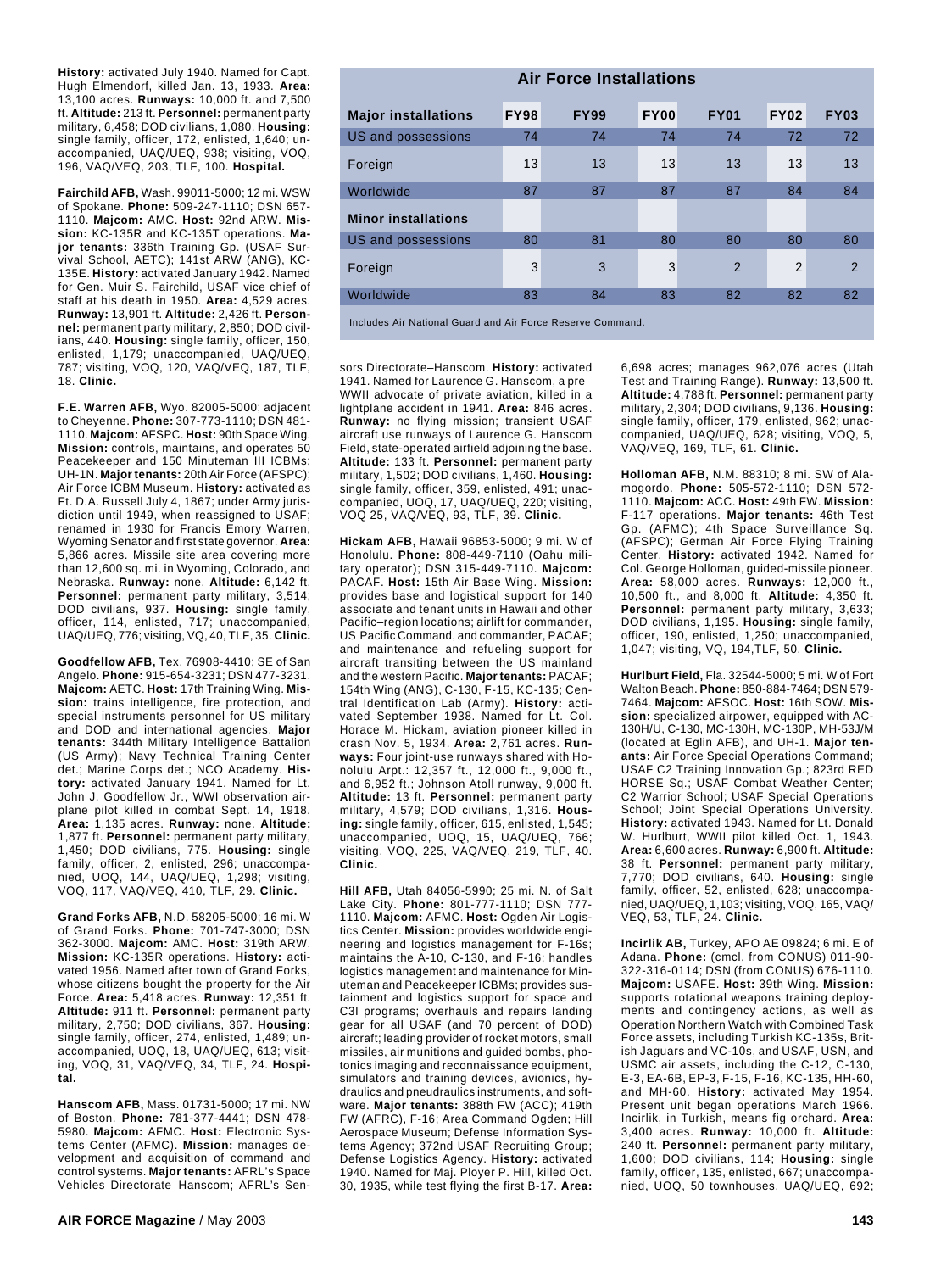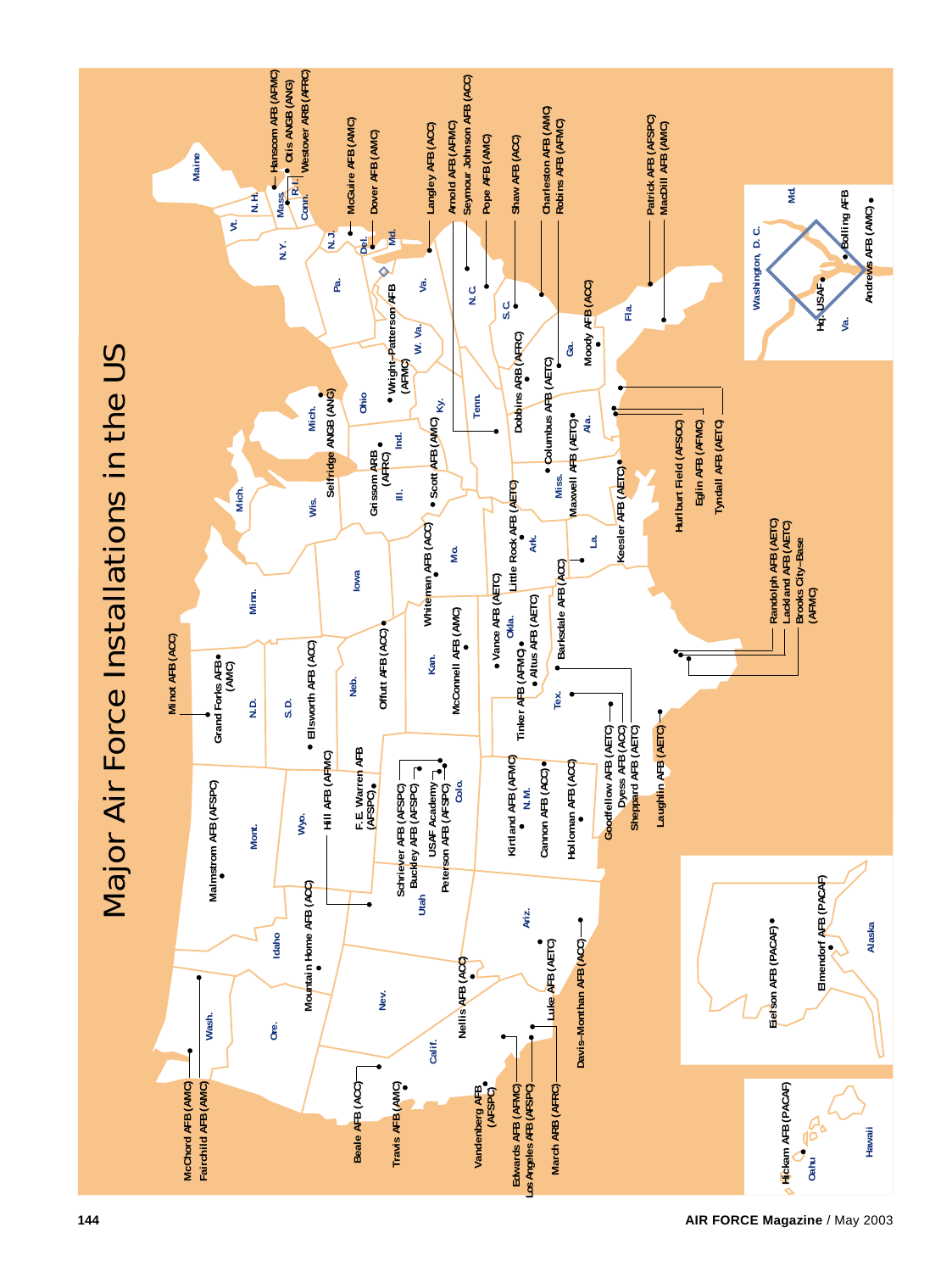visiting, VOQ, 127, VAQ/VEQ, 235, TLF, 80. **Hospital.**

**Kadena AB,** Japan, APO AP 96368-5000; 15 mi. N of Naha. **Phone:** (cmcl, from CONUS) 011-81-6117-34-1110; DSN 315- 634-1110. **Majcom:** PACAF. **Host:** 18th Wing. **Mission:** E-3, F-15C/D, KC-135R, and HH-60 operations. **Major tenants:** Support Center Pacific (AFMC); 353rd Special Operations Gp. (AFSOC), 390th Intelligence Sq.; 82nd Reconnaissance Sq. (ACC); 633rd Air Mobility Support Sq. (AMC); Commander, Fleet Activities Kadena (US Navy). **History:** occupied by US forces in April 1945. Named for city of Kadena, Okinawa. **Area:** 11,210 acres. **Runway:** 12,100 ft. **Altitude:** 146 ft. **Personnel:** permanent party military, 7,200; DOD civilians, 1,300. **Housing:** single family, officer, 1,768, enlisted, 6,367; unaccompanied, UOQ, 62, UAQ/UEQ, 1,935; visiting, VOQ, 229, VAQ/VEQ, 201, TLF, 122. **Clinic.**

**Keesler AFB,** Miss. 39534-5000; located in Biloxi. **Phone:** 228-377-1110; DSN 597-1110. **Majcom:** AETC. **Host:** 81st Training Wing. **Mission:** conducts Air Force, joint service, and international training for avionics, communications, electronics, radar systems, computer and C2 systems, weather precision equipment, physician residencies, specialized nursing, and medical technicians. **Major tenants:** 2nd Air Force (AETC); 45th Airlift Flight (AETC), C-21; 403rd Wing (AFRC), C-130, WC-130. **History:** activated June 12, 1941. Named for 2nd Lt. Samuel R. Keesler Jr., a native of Mississippi and WWI aerial observer killed in action Oct. 9, 1918. **Area:** 3,554 acres. **Runway:** 5,630 ft. **Altitude:** 26 ft. **Personnel:** permanent party military, 4,308; DOD civilians, 1,922. **Housing:** single family, officer, 287, enlisted, 1,660; unaccompanied, UAQ/UEQ, 907; visiting, VOQ, 317, VAQ/VEQ, 1,172, TLF, 70. **Keesler Medical Center.**

**Kirtland AFB,** N.M. 87117-5606; SE quadrant of Albuquerque. **Phone:** 505-846-0011; DSN 246-0011. **Majcom:** AFMC. **Host:** 377th Air Base Wing. **Mission:** provides munitions maintenance; worldwide training; research, development, and testing; base operating support. **Major tenants:** 58th SOW (AETC), MC-130, MH-53, UH-1; Air Force Operational Test and Evaluation Center; Air Force Research Laboratories (AFMC); 150th FW (ANG), F-16; Defense Threat Reduction Agency, Albuquerque Field Operations; Sandia National Laboratories; DOE's Albuquerque Operations Office; Defense Nuclear Weapons School; Air Force Inspection Agency; Air Force Safety Center. **History:** activated January 1941. Named for Col. Roy C. Kirtland, aviation pioneer who died May 2, 1941. **Area:** 52,678 acres. **Runways:** 13,000 ft., two, each 10,000 ft., and 6,000 ft. **Altitude:** 5,352 ft. **Personnel:** permanent party military, 2,807; DOD civilians, 1,817. **Housing:** single family, officer, 280, enlisted, 1,503; unaccompanied, UAQ/UEQ, 751; visiting, VOQ, 189, VAQ/VEQ, 169, TLF, 38. **Air Force–VA joint medical center.**

**Kunsan AB,** Republic of Korea, APO AP 96264- 5000; 8 mi. SW of Kunsan City. **Phone:** (cmcl, from CONUS) 011-82-63-470-1110; DSN 782- 1110. **Majcom:** PACAF. **Host:** 8th FW. **Mission:** F-16C/D operations; home of the "Wolf Pack" and the first active overseas F-16 wing (September 1981). **Major tenants:** US Army's Echo and Foxtrot Batteries, 1st Battalion, 143rd Air Defense Artillery; US Army Contracting Command Korea. **History:** built by the Japanese in 1938. **Area:** 2,556 acres. **Runway:** 9,000 ft. **Altitude:** 29 ft. **Personnel:** permanent party military, 2,511; DOD civilians, 48. **Housing:**

unaccompanied, UOQ, 247, UAQ/UEQ, 1,733; visiting, VOQ, 28, VAQ/VEQ, 108. **Clinic.**

**Lackland AFB,** Tex. 78236-5000; 8 mi. SW of downtown San Antonio. **Phone:** 210-671-1110; DSN 473-1110. **Majcom:** AETC. **Host:** 37th Training Wing. **Mission:** largest USAF training wing. Its four primary training functions graduate more than 75,000 students annually. Provides basic military training for civilian recruits entering Air Force, ANG, and AFRC; conducts courses in base support functions, English language training for international and US military students, and professional operations and management training in Spanish to military forces and government agencies from Latin American and Caribbean nations. **Major tenants:** 59th Medical Wing; Air Force Security Forces Center; Force Protection Battlelab; Cryptologic Systems Group. **History:** activated 1941. Named for Brig. Gen. Frank D. Lackland, early commandant of Kelly Field flying school, who died in 1943. **Area:** 6,725 acres. **Runway:** none. **Altitude:** 745 ft. **Personnel:** permanent party military, 3,208; DOD civilians, 2,275. **Housing:** single family, officer, 151, enlisted, 1,084; unaccompanied, UAQ/UEQ, 1,230; visiting, VOQ, 904, VAQ/VEQ, 1,763, TLF, 98. **Wilford Hall Medical Center.**

**Lajes Field,** Azores, Portugal, APO AE 09720- 5000; Terceira Island, 900 mi. W of Portugal. **Phone:** (cmcl, from CONUS) 011-351-295-57- 1110; DSN from US 535-1110, from Europe 245-1110. **Majcom:** USAFE. **Host:** 65th Air Base Wing. **Mission:** provides support to US and allied aircraft and personnel transiting the Atlantic, through US military and host-nation coordination. **Major tenants:** US Forces Azores; 629th AMSS (AMC). **History:** US operations began at Lajes Field 1946. **Area:** 1,179 acres. **Runway:** 10,865 ft. **Altitude:** 180 ft. **Personnel:** permanent party military, 900; DOD civilians, 75. **Housing:** single family, officer, 68, enlisted, 380; unaccompanied, UOQ, 31, UAQ/ UEQ, 325; visiting, VOQ, 190, VAQ/VEQ, 173, TLF, 30. **Clinic.**

**Langley AFB,** Va. 23665-5000; 3 mi. N of Hampton. **Phone:** 757-764-1110; DSN 574- 1110. **Majcom:** ACC. **Host:** 1st FW. **Mission:** F-15 air superiority operations. **Major tenants:** Air Combat Command; Air Force Rescue Coordination Center; Aerospace C2ISR Center; USAF Heritage of America Band; 12th Airlift Flight (AMC); 480th Intelligence Gp. (ACC); Air and Space Expeditionary Force Center (ACC). **History:** activated Dec. 30, 1916. Langley is the first military base in the US purchased and built specifically for military aviation. Named for aviation pioneer and scientist Samuel Pierpont Langley, who died in 1906. **Area:** 2,900 acres. **Runway:** 10,000 ft. **Altitude:** 11 ft. **Personnel:** permanent party military, 7,600; DOD civilians, 2,090. **Housing:** single family, officer, 380, enlisted, 1,132; unaccompanied, 861; visiting, VOQ, 101, VAQ/VEQ, 169, TLF, 100. **Hospital.**

**Laughlin AFB,** Tex. 78843-5000; 6 mi. E of Del Rio. **Phone:** 830-298-3511; DSN 732-1110. **Majcom:** AETC. **Host:** 47th FTW. **Mission:** SUPT. **History:** activated July 1942. Named for 1st Lt. Jack Thomas Laughlin, Del Rio native, B-17 pilot, killed Jan. 29, 1942. **Area:** 4,516 acres. **Runways:** 8,858 ft., 8,310 ft., and 6,246 ft. **Altitude:** 1,082 ft. **Personnel:** permanent party military, 900; DOD civilians, 945. **Housing:** single family, officer, 320, enlisted, 238; unaccompanied, UOQ, 288, UAQ/UEQ, 264; visiting, VOQ, 36, TLF, 20. **Clinic.**

**Little Rock AFB,** Ark. 72099-4940; 17 mi. NE of Little Rock (Jacksonville). **Phone:** 501-987-1110; DSN 731-1110. **Majcom:** AETC. **Host:** 314th AW. **Mission:** largest C-130 training base in DOD; trains crew members from all services and 27 foreign countries. **Major tenants:** 463rd AG (AMC), C-130; 189th AW (ANG), C-130; Air Mobility Warfare Center Combat Aerial Delivery School (AMC); Hq. Ark. ANG. **History:** activated Oct. 9, 1955. **Area:** 6,130 acres. **Runway:** 12,000 ft. **Altitude:** 310 ft. **Personnel:** permanent party military, 4,608; DOD civilians, 423. **Housing:** single family, officer, 185, enlisted, 1,350; unaccompanied, UAQ/UEQ, 764; visiting, VOQ, 184, VAQ/VEQ, 140. **Clinic.**

**Los Angeles AFB,** Calif. 90245-4657; in El Segundo, 3 mi. SE of Los Angeles Arpt.; base housing and support facilities 18 mi. S of the main base, in San Pedro. **Phone:** 310-363- 1110; DSN 833-1110. **Majcom:** AFSPC. **Host:** Space and Missile Systems Center. **Mission:** responsible for research, development, acquisition, on-orbit testing, and sustainment of military space and missile systems. **History:** activated as Air Research and Development Command's Western Development Division July 1, 1954. **Area:** 112 acres at Los Angeles AFB and 127 acres at Ft. MacArthur Military Family Housing Annex. **Runway:** none. **Altitude:** 95 ft. **Personnel:** permanent party military, 1,517; DOD civilians, 1,419. **Housing:** single family, officer, 290, enlisted, 350; unaccompanied, UOQ, 1, UAQ/UEQ, 50; visiting, VQ, 22, TLF, 22. **Clinic.**

**Luke AFB,** Ariz. 85309-5000; 20 mi. WNW of downtown Phoenix. **Phone:** 602-856-7411; DSN 896-1110. **Majcom:** AETC. **Host:** 56th FW. **Mission:** F-16 operations; conducts USAF and allied F-16 aircrew training. **Major tenant:** 944th FW (AFRC), F-16. **History:** activated 1941. Named for 2nd Lt. Frank Luke Jr., observation balloon–busting ace of WWI and first American aviator to receive the Medal of Honor, killed in action Sept. 29, 1918. Luke is the largest fighter training base in the world. **Area:** 4,200 acres, plus 2.7-million-acre Barry M. Goldwater Range. **Runways:** 10,000 ft. and 9,910 ft. **Altitude:** 1,090 ft. **Personnel:** permanent party military, 5,425; DOD civilians, 2,251. **Housing:** single family, 724; unaccompanied, UAQ/UEQ, 730; visiting, VOQ, 196, VAQ/VEQ, 65, TLF, 39. **Hospital.**

**MacDill AFB,** Fla. 33621-5000; on the Interbay Peninsula in southern Tampa. **Phone:** 813- 828-1110; DSN 968-1110. **Majcom:** AMC. **Host:** 6th ARW. **Mission:** KC-135 operations; provides worldwide air refueling and combatant commander support. **Major tenants:** US Special Operations Command; US Central Command; Joint Communications Support Element; NOAA Aircraft Operations Center. **History:** activated April 15, 1941. Named for Col. Leslie MacDill, killed in aircraft accident Nov. 8, 1938. **Area:** 5,767 acres. **Runways:** 11,420 ft. and 7,167 ft. **Altitude:** 6 ft. **Personnel:** permanent party military, 4,938; DOD civilians, 1,030. **Housing:** single family, officer, 22, enlisted, 684; unaccompanied, UAQ/UEQ, 610; visiting, VOQ, 109, VAQ/VEQ, 122, TLF, 50. **Hospital.**

**Malmstrom AFB,** Mont. 59402-5000; 1.5 mi. E of Great Falls. **Phone:** 406-731-1110; DSN 632-1110. **Majcom:** AFSPC. **Host:** 341st Space Wing. **Mission:** Minuteman III ICBM operations, UH-1N. **Major tenant:** 819th RED HORSE Sq. (ACC). **History:** activated Dec. 15, 1942. Named for Col. Einar A. Malmstrom, WWII fighter commander killed in air accident Aug. 21, 1954. Site of SAC's first Minuteman wing. **Area:** 4,041 acres, plus about 24,000 sq. mi. for missile sites. **Runway:** closed. **Altitude:** 3,525 ft. **Personnel:** permanent party military, 3,363; DOD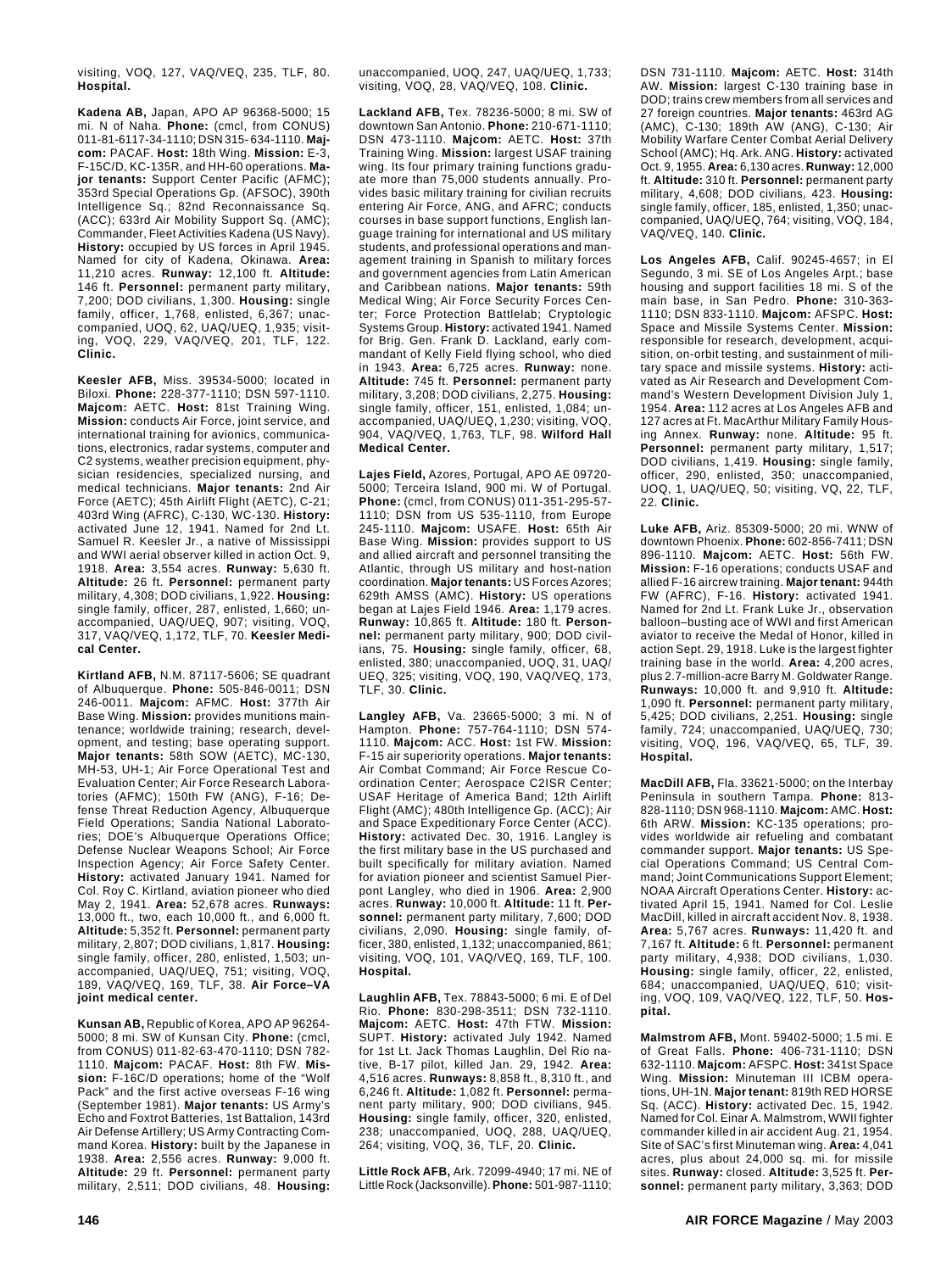

Bases in Gulf Cooperation Council nations do not meet criteria for major installa-tions; however, thousands of USAF personnel are deployed in these locations.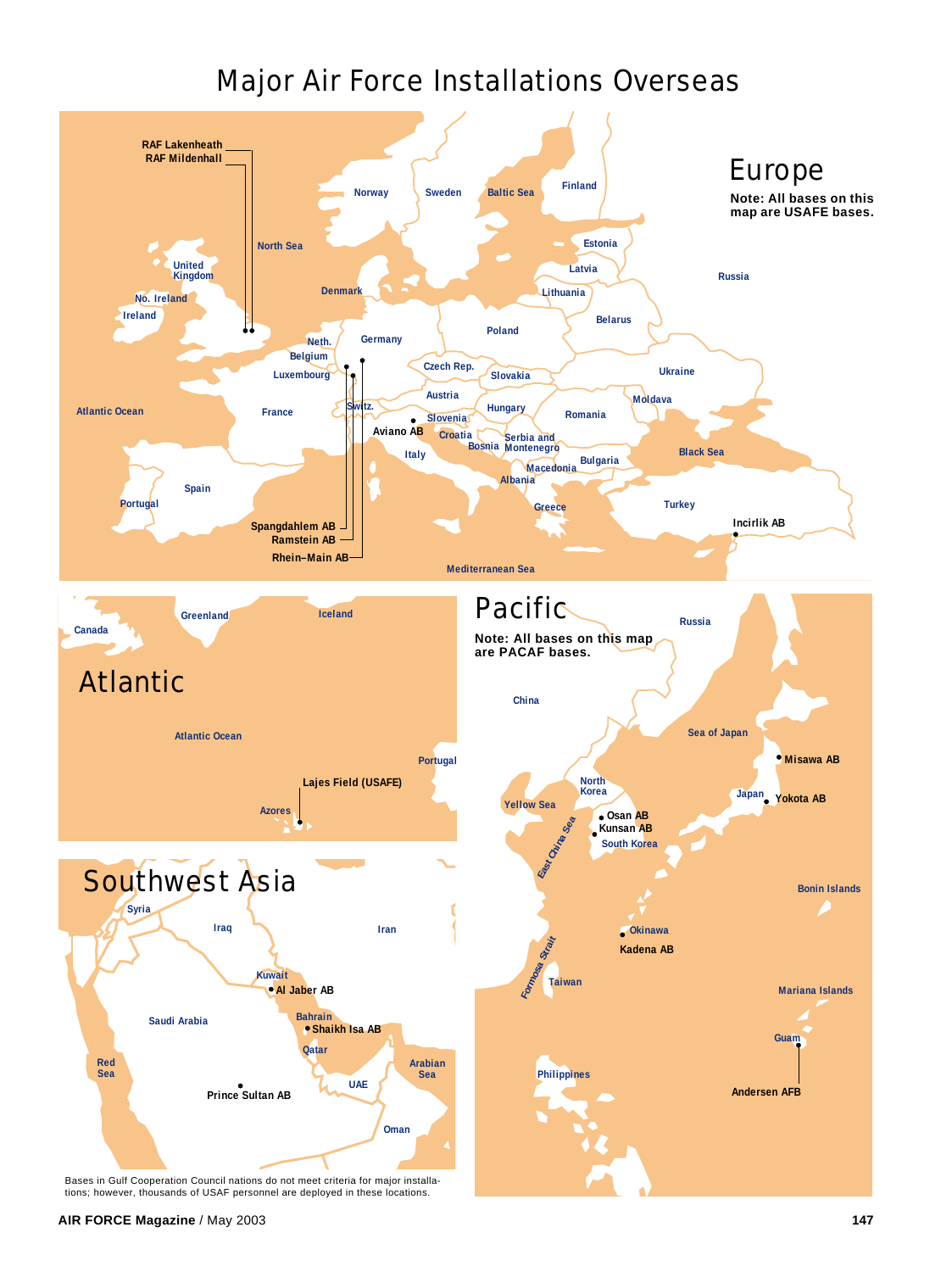civilians, 370. **Housing:** single family, officer, 200, enlisted, 1,206; unaccompanied, UAQ/ UEQ, 882; visiting, VQ, 53, TLF, 30. **Clinic.**

**Maxwell AFB,** Ala. 36112-5000; 1 mi. WNW of Montgomery. **Phone:** 334-953-1110; DSN 493- 1110. **Majcom:** AETC. **Host:** 42nd Air Base Wing. **Mission:** Air University conducts professional military, graduate, and professional continuing education for precommissioned and commissioned officers, enlisted personnel, and civilians. **Major tenants:** Air University; Air War College; Air Command and Staff College; Air University Library; College of Aerospace Doctrine, Research, and Education; School of Advanced Airpower Studies; Air Force Officer Accession and Training Schools; Ira C. Eaker College for Professional Development; College for Enlisted Professional Military Education; Community College of the Air Force; Air Force Institute for Advanced Distributed Learning; Squadron Officer College; Civil Air Patrol; 908th AW (AFRC), C-130; Air Force Historical Research Agency; Air Force Doctrine Center; Standard Systems Gp. **History:** activated 1918. Named for 2nd Lt. William C. Maxwell, killed in air accident Aug. 12, 1920. **Area:** 3,903 acres (includes Gunter Annex). **Runway:** 8,000 ft. **Altitude:** 172 ft. **Personnel:** permanent party military, 4,154; DOD civilians, 2,594. **Housing:** single family, officer, 372, enlisted, 596; unaccompanied, UAQ/UEQ, 370; visiting, VOQ, 1,543, VAQ/VEQ, 506, TLF, 30. **Clinic.**

**McChord AFB,** Wash. 98438-5000; 10 mi. S of Tacoma. **Phone:** 253-982-1110; DSN 382-1110. **Majcom:** AMC. **Host:** 62nd AW. **Mission:** C-17 operations. Base is adjacent to Ft. Lewis, its primary customer for strategic airlift worldwide. **Major tenants:** 446th AW (AFRC Assoc.); Western Air Defense Sector (ANG); 22nd Special Tactics Sq. (AFSOC). **History:** activated May 5, 1938. Named for Col. William C. McChord, killed Aug. 18, 1937. **Area:** 4,616 acres. **Runway:** 10,100 ft. **Altitude:** 323 ft. **Personnel:** permanent party military, 3,665; DOD civilians, 1,392. **Housing:** single family, officer, 115, enlisted, 868; unaccompanied, UOQ, 2, UAQ/ UEQ, 752; visiting, VOQ, 68, VAQ/VEQ, 293, TLF, 20. **Dispensary.** Madigan Army Medical Center is located 4 mi. SE.

**McConnell AFB,** Kan. 67221-5000; SE corner of Wichita. **Phone:** 316-759-6100; DSN 734- 1110. **Majcom:** AMC. **Host:** 22nd ARW. **Mission:** KC-135 operations. **Major tenants:** 184th BW (ANG); 931st Air Refueling Gp. (AFRC Assoc.). **History:** activated June 5, 1951. Named for the three McConnell brothers, WWII B-24 pilots from Wichita—Lt. Col. Edwin M. McConnell (died Sept. 1, 1997), Capt. Fred J. McConnell (died in a private airplane crash Oct. 25, 1945), and 2nd Lt. Thomas L. McConnell (killed July 10, 1943). **Area:** 3,113 acres. **Runways:** two, 12,000 ft. each. **Altitude:** 1,371 ft. **Personnel:** permanent party military, 2,700; DOD civilians, 385. **Housing:** single family, officer, 83, enlisted, 506; unaccompanied, UAQ/ UEQ, 615; visiting, VOQ, 20, VAQ/VEQ, 65, TLF, 45. **Clinic.**

**McGuire AFB,** N.J. 08641-5000; 18 mi. SE of Trenton. **Phone:** 609-754-1100; DSN 650- 1100. **Majcom:** AMC. **Host:** 305th AMW. **Mission:** C-141 and KC-10 operations. **Major tenants:** 21st Air Force (AMC); Air Mobility Warfare Center, Ft. Dix, N.J.; N.J. Civil Air Patrol; 108th ARW (ANG), KC-135; 514th AMW (AFRC Assoc.). **History:** adjoins Army's Ft. Dix. Formerly Ft. Dix AAB; activated as Air Force base 1949. Named for Maj. Thomas B. McGuire Jr., P-38 pilot, second leading US ace of WWII, Medal of Honor recipient, killed in action Jan. 7, 1945. **Area:** 3,598 acres. **Runways:** 10,001 ft.

and 7,129 ft. **Altitude:** 133 ft. **Personnel:** permanent party military, 5,081, DOD civilians, 1,095. **Housing:** single family, officer, 244, enlisted, 1,621; unaccompanied, UAQ/UEQ, 1,162; visiting, VOQ, 33, VAQ/VEQ, 274, TLF, 60. **Clinic.**

**Minot AFB,** N.D. 58705-5000; 13 mi. N of Minot. **Phone:** 701-723-1110; DSN 453-1110. **Majcom:** ACC. **Host:** 5th BW. **Mission:** B-52 operations. **Major tenant:** 91st Space Wing (AFSPC), Minuteman III, UH-1N. **History:** activated January 1957. Named after the city of Minot, whose citizens donated \$50,000 toward purchase of the land for USAF. **Area:** 5,049 acres, plus additional 8,500 acres for missile sites. **Runway:** 13,200 ft. **Altitude:** 1,668 ft. **Personnel:** permanent party military, 4,761; DOD civilians, 676. **Housing:** single family, officer, 474, enlisted, 1,913; unaccompanied, 935; visiting, VOQ, 39, VAQ, 31, TLF, 33. **Clinic.**

**Misawa AB,** Japan, APO AP 96319-5000; within Misawa city limits. **Phone:** (cmcl, from CON-US) 011-81-176-53-5181 ext. 226-3075; DSN 315-226-5181. **Majcom:** PACAF. **Host:** 35th FW. **Mission:** F-16C/D operations. **Major tenants:** 301st Intelligence Sq. (ACC); Naval Air Facility; Naval Security Gp. Activity; 750th Military Intelligence Det. (US Army); Co. E, US Marine Support Battalion; Northern Air Defense Force (JASDF). **History:** occupied by US forces September 1945. **Area:** 3,865 acres. **Runway:** 10,000 ft. **Altitude:** 119 ft. **Personnel:** permanent party military, 4,564; DOD civilians, 122. **Housing:** single family, officer, 298, enlisted, 1,810; unaccompanied, UOQ, 40, UAQ/UEQ, 951; visiting, VOQ, 82, VAQ/VEQ, 44, TLF, 40. **Hospital.**

**Moody AFB,** Ga. 31699-5000; 10 mi. NNE of Valdosta. **Phone:** 229-257-1110; DSN 460- 1110. **Majcom:** ACC. **Host:** 347th Rescue Wing. **Mission:** HC-130, and HH-60 operations. **Major tenants:** 479th Flying Training Gp. (AETC); 820th Security Forces Gp. (ACC). **History:** activated June 1941. Named for Maj. George P. Moody, killed May 5, 1941. **Area:** 6,050 acres. **Runways:** 9,300 ft. and 8,000 ft. **Altitude:** 235 ft. **Personnel:** permanent party military, 3,714; DOD civilians, 659. **Housing:** single family, officer, 57, enlisted,549; unaccompanied, 694; visiting, VOQ, 37, VAQ/VEQ, 19, TLF, 16. **Clinic.**

**Mountain Home AFB,** Idaho 83648-5000; 45 mi. SE of Boise. **Phone:** 208-828-6800; DSN 728-1110. **Majcom:** ACC. **Host:** 366th Fighter Wing. **Mission:** USAF's Air Expeditionary Wing, and F-15C/D, F-15E, and F-16CJ/D operations. **Major tenant:** Air Expeditionary Force Battlelab. **History:** activated August 1943. **Area:** 9,112 acres. **Runway:** 13,500 ft. **Altitude:** 3,000 ft. **Personnel:** permanent party military, 4,071; DOD civilians, 575. **Housing:** single family, officer, 186, enlisted, 1,344; unaccompanied, 882; visiting, VOQ, 45, VAQ/VEQ, 54, TLF, 16. **Hospital.**

**Nellis AFB,** Nev. 89191-5000; 8 mi. NE of Las Vegas. **Phone:** 702-652-1110; DSN 682-1110. **Majcom:** ACC. **Host:** 99th Air Base Wing. **Mission:** Air Warfare Center manages advanced pilot training and tactics development and integrates test and evaluation programs; its 98th Range Wing oversees Tonopah Test Range, several electronic scoring site GSUs, 5,000 sq.-mile Nellis Range Complex, and two emergency airfields. 57th Wing, A-10A, F-15C/D/E, F-16C/D, HH-60G, and Predator RQ-1A UAV. 57th Wing missions include Red Flag exercises (414th Combat Training Sq.); graduate-level pilot training (USAF Weapons School); support for US Army exercises (549th Combat Training Sq.); training for international personnel in joint firepower procedures and techniques (Hq. USAF Air Ground Operations School); USAF Air Demonstration Sq. (Thunderbirds). 53rd Wing, at 17 locations nationwide, serves as focal point for combat air forces in electronic warfare, armament and avionics, chemical defense, reconnaissance, and aircrew training devices; and operational testing and evaluation of proposed new equipment and systems. **Major tenants:** Aerospace Integration Center, OSD Joint Suppression of Enemy Air Defenses, Triservice Reserve Center, 67th Intelligence Gp. (ACC), 820th RED HORSE Sq. (ACC); 896th Munitions Sq. (AFMC). **History:** activated July 1941 as Las Vegas AAF with Army Air Corps Flexible Gunnery School; closed 1947; reopened 1949. Named for 1st Lt. William H. Nellis, WWII P-47 fighter pilot, killed Dec. 27, 1944. **Area:** Main base is 14,000 acres. NRC occupies 2.9 million acres of restricted air–land use and an additional 7,000-sq.-mile military operating area shared with civilian aircraft. **Runways:** 10,119 ft. and 10,051 ft. **Altitude:** 1,868 ft. **Personnel:**

## Minor Active Duty Installations

In addition to the installations listed above, the Air Force has a number of minor installations. These air stations perform various missions, including space operations and missile warning. Here is a listing of such installations with state (or APO), ZIP code, and major command.

| Cape Canaveral AFS, Fla. 32925-5000 (AFSPC)                             | DSN 467-1110     |
|-------------------------------------------------------------------------|------------------|
| Cape Cod AFS, Mass. 02561-0428 (AFSPC)                                  | DSN 557-2235     |
| Cavalier AFS, N.D. 58220-9314 (AFSPC)                                   | DSN 330-3695     |
| Cheyenne Mountain AFS, Colo. 80914-6066 (AFSPC)                         | DSN 268-1110     |
| Clear AFS, Alaska, APO AP 99704-0013 (AFSPC)                            | DSN 317-585-6110 |
| Indian Springs AFAF, Nev. 89018-1230 (ACC)                              | DSN 682-1110     |
| Onizuka AFS, Calif. 94088-3430 (AFSPC)                                  | DSN 561-3000     |
| Thule AB, Greenland, APO AE 09704-5000 (AFSPC) (ask for Thule operator) | DSN 268-3840     |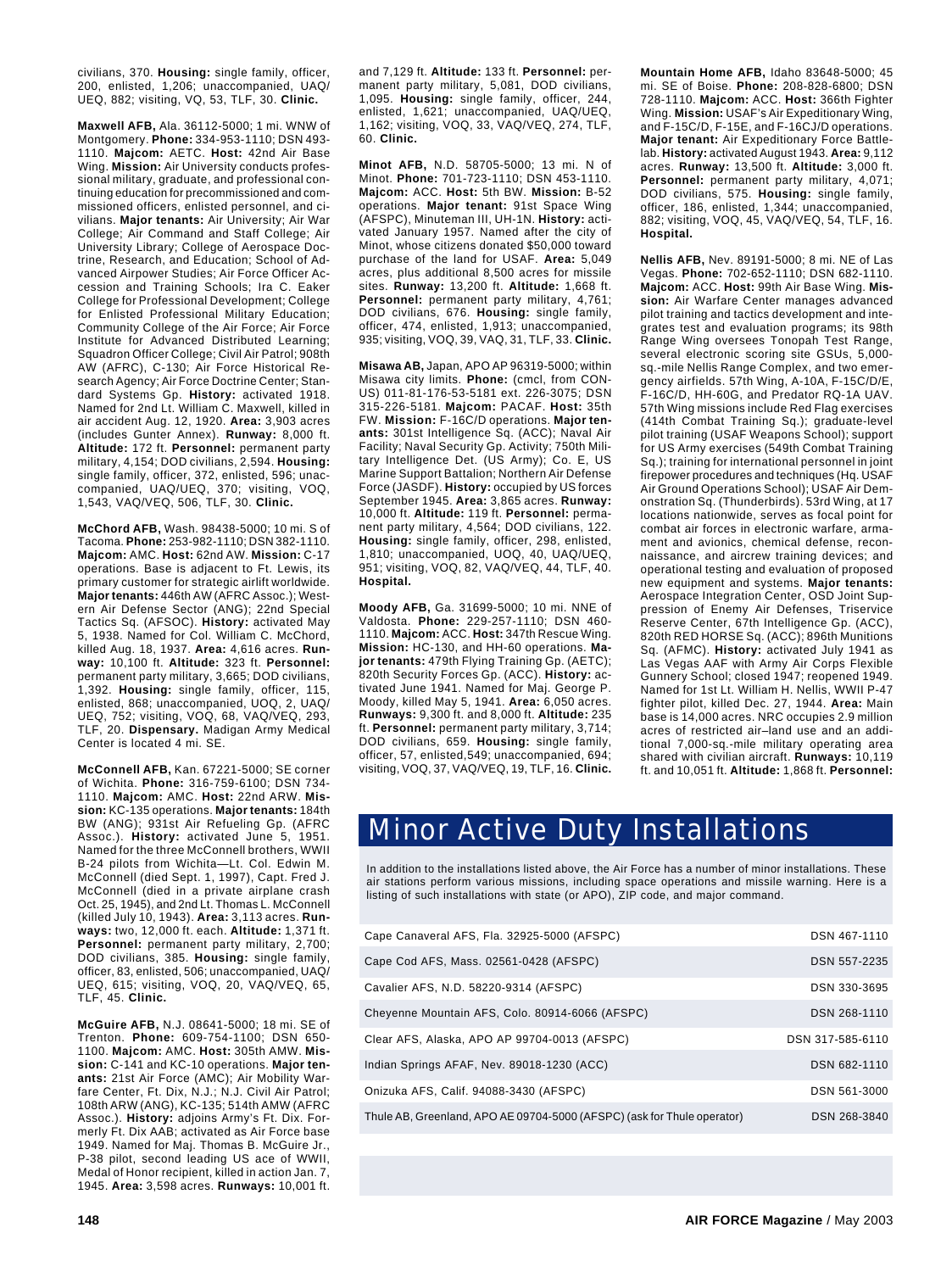permanent party military, 7,798; DOD civilians, 1,380. **Housing:** single family, officer, 183, enlisted, 1,115; unaccompanied, 1,190; visiting, VOQ, 340, VAQ/VEQ, 354, TLF, 60. **Air Force–VA joint hospital.**

**Offutt AFB,** Neb. 68113-5000; 8 mi. S of Omaha. **Phone:** 402-294-1110; DSN 271-1110. **Majcom:** ACC. **Host:** 55th Wing. **Mission:** provides worldwide reconnaissance, C2, and combat support to warfighting commanders and national leadership. **Major tenants:** US Strategic Command; Joint Intelligence Center (STRATCOM); Air Force Weather Agency; National Airborne Operations Center (JCS); USAF Heartland of America Band. **History:** activated 1896 as Army's Ft. Crook. Landing field named for 1st Lt. Jarvis J. Offutt, WWI pilot who died Aug. 13, 1918. **Area:** 4,039 acres. **Runway:** 11,700 ft. **Altitude:** 1,048 ft. **Personnel:** permanent party military, 7,528; DOD civilians, 1,014. **Housing:** single family, officer, 337, enlisted, 211; unaccompanied, 966; visiting, VQ, 171, TLF, 60. **Hospital.**

**Osan AB,** Republic of Korea, APO AP 96278- 5000; 38 mi. S of Seoul. **Phone:** (cmcl, from CONUS) 011-82-31-661-1110; DSN 315-784- 1110. **Majcom:** PACAF. **Host:** 51st FW. **Mission:** A/OA-10, C-12, and F-16C/D operations. **Major tenant:** 7th Air Force (PACAF); 5th RS (ACC); 31st SOS (AFSOC); 33rd Rescue Sq. (PACAF); 303rd Intelligence Sq. (AIA); 731st Air Mobility Sq. (AMC). **History:** originally designated K-55; runway opened December 1952. Renamed Osan AB in 1956 for nearby town that was the scene of first fighting between US and North Korean forces in July 1950. **Area:** 1,674 acres. **Runway:** 9,000 ft. **Altitude:** 38 ft. **Personnel:** permanent party military, 6,300; DOD civilians, 235. **Housing:** single family, 211; unaccompanied, UOQ, 310, UAQ/UEQ, 3,561; visiting, VOQ, 57, VAQ/VEQ, 235, TLF, 15. **Hospital.**

**Patrick AFB,** Fla. 32925-3237; 2 mi. S of Cocoa Beach. **Phone:** 321-494-1110; DSN 854- 1110. **Majcom:** AFSPC. **Host:** 45th Space Wing. **Mission:** supports DOD, NASA, US Navy (Trident), and other government agency and commercial missile and space programs. Host responsibilities include Cape Canaveral AFS and tracking stations on Antigua and Ascension islands. **Major tenants:** Defense Equal Opportunity Management Institute; Air Force Technical Applications Center; 920th Rescue Gp. (AFRC), HC-130, HH-60; Army Training Support Brigade; Joint Task Force for Joint STARS at Melbourne, Fla. **History:** activated 1940. Named for Maj. Gen. Mason M. Patrick, Chief of AEF's Air Service in WWI and Chief of the Air Service/Air Corps, 1921–27. **Area:** 2,341 acres. **Runway:** 9,000 ft. **Altitude:** 9 ft. **Personnel:** permanent party military, 2,200; DOD civilians, 1,550. **Housing:** single family, officer, 231, enlisted, 1,003; unaccompanied, UAQ/UEQ, 278; visiting, VOQ, 45, VAQ/VEQ, 60, TLF, 70. **Clinic.**

**Peterson AFB,** Colo. 80914-5000; at eastern edge of Colorado Springs. **Phone:** 719-556- 7321; DSN 834-7321. **Majcom:** AFSPC. **Host:** 21st Space Wing. **Mission:** provides missile warning and space control; detects, tracks, and catalogs objects in space. **Major tenants:** NORAD; Air Force Space Command; Army Space Command; 302nd AW (AFRC), C-130; Edward J. Peterson Air and Space Museum. **History:** activated 1942. Named for 1st Lt. Edward J. Peterson, killed Aug. 8, 1942. **Area:** 1,277 acres. **Runway:** shared with city. **Altitude:** 6,200 ft. **Personnel:** permanent party military, 5,542; DOD civilians, 4,427. **Housing:** single family, officer, 107, enlisted, 384; unaccompanied, UAQ/UEQ,

704; visiting, VQ, 100, VAQ/VEQ, 54, TLF, 68. **Clinic.**

**Pope AFB,** N.C. 28308-2391; 12 mi. NNW of Fayetteville. **Phone:** 910-394-1110; DSN 424- 1110. **Majcom:** AMC. **Host:** 43rd AW. **Mission:** C-130 operations. Adjoins Army's Ft. Bragg and provides intratheater combat airlift and close air support for airborne forces and other personnel, equipment, and supplies. **Major tenants:** 23rd Fighter Group (ACC), A/OA-10; 18th Air Support Operations Gp. (ACC); 21st and 24th STSs (AFSOC); USAF Combat Control School. **History:** activated 1919. Named after 1st Lt. Harley H. Pope, WWI pilot, killed Jan. 7, 1919. **Area:** 2,198 acres. **Runway:** 7,500 ft. **Altitude:** 218 ft. **Personnel:** permanent party military, 4,427; DOD civilians, 527. **Housing:** single family, officer, 84, enlisted, 543; unaccompanied, UAQ/UEQ, 600; visiting, VOQ, 124, VAQ/VEQ, 70, TLF, 22. **Clinic.**

**RAF Lakenheath,** United Kingdom, APO AE 09464-5000; 70 mi. NE of London; 25 mi. NE of Cambridge. **Phone:** (cmcl, from CONUS) 011- 44-1638-52-3000; DSN 226-1110. **Majcom:** USAFE. **Host:** 48th FW (USAFE). **Mission:** F-15C/D and F-15E operations. **History:** activated 1941. US forces arrived August 1948; the 48th FW arrived January 1960. Named after nearby village. **Area:** 2,004 acres. **Runway:** 9,000 ft. **Altitude:** 32 ft. **Personnel:** permanent party military, 4,700; DOD civilians, 380; **Housing:** single family, officer, 354, enlisted, 1,967; unaccompanied, UAQ/UEQ, 984; visiting, VOQ, 88, VAQ/VEQ, 46, TLF, 33. **Regional medical center.**

**RAF Mildenhall,** United Kingdom, APO AE 09459-5000; 20 mi. NE of Cambridge. **Phone:** (cmcl, from CONUS) 011-44-1638-54-3000; DSN 238-3000. **Majcom:** USAFE. **Host:** 100th ARW. **Mission:** KC-135R operations. **Major tenants:** 3rd Air Force (USAFE); 352nd SOG (AFSOC), MC-130, MH-53; 95th RS (ACC); 488th Intelligence Sq. (ACC); Naval Air Facility, UC-12M aircraft. **GSUs:** 422nd Air Base Support, RAF Croughton; 423rd ABS, RAF Molesworth; 424th ABS, RAF Fairford; 426th ABS, Stavanger, Norway. **History:** activated 1934; US presence began July 1950. Named after nearby town. **Area:** 1,144 acres. **Runway:** 9,227 ft. **Altitude:** 33 ft. **Personnel:** permanent party military, 4,600; DOD civilians, 225. **Housing:** single family, officer, 40, enlisted, 61; unaccompanied, UAQ/UEQ, 783; visiting, VQ, 300, TLF, 36.

**Ramstein AB,** Germany, APO AE 09094-0385; adjacent to the city of Ramstein, 10 mi. W of Kaiserslautern. **Phone:** (cmcl, from CONUS) 011-49-6371-47-1110; DSN 480-1110. **Majcom:** USAFE. **Host:** 86th AW. **Mission:** C-9, C-20, C-21, and C-130E operations; provides inter- and intratheater airlift, intratheater aeromedical evacuation, and CONUS staging and aeromedical evacuation. Wing commander also serves as commander of the Kaiserslautern Military Community. **Major Tenant:** USAFE. **History:** activated and US presence began 1953. **Area:** 10,261 acres. **Runway:** 8,015 ft. **Altitude:** 782 ft. **Personnel:** permanent party military, 13,900; DOD civilians, 2,140. **Housing:** single family, officer, 473, enlisted, 4,588; unaccompanied, UOQ, 32, UAQ/UEQ, 1,795; visiting, VOQ/VEQ, 547, TLF, 70. **Clinic.**

**Randolph AFB,** Tex. 78150-5000; 17 mi. ENE of San Antonio. **Phone:** 210-652-1110; DSN 487-1110. **Majcom:** AETC. **Host:** 12th FTW. **Mission:** conducts AT-38, T-1A, T-6, T-37, and T-38 instructor pilot training; Introduction to Fighter Fundamentals in AT-38; Joint Undergraduate Navigator Training in the T-43;

electronic warfare officer training; C-21A airlift. **Major tenants:** AETC; 19th Air Force; Air Force Personnel Center; Air Force Manpower and Innovation Agency; Air Force Services Agency; Air Force Recruiting Service. **History:** dedicated June 1930. Named for Capt. William M. Randolph, killed Feb. 17, 1928. **Area:** 5,044 acres. **Runways:** 9,350 ft. and 8,350 ft. **Altitude:** 761 ft. **Personnel:** permanent party military, 5,493; DOD civilians, 3,640. **Housing:** single family, officer, 218, enlisted, 548; unaccompanied, UOQ, 202, UAQ/UEQ, 316; visiting, VOQ, 353, VAQ/VEQ, 179, TLF, 30. **Clinic.**

**Rhein–Main AB,** Germany, APO AE 09050- 5000; 5 mi. S of Frankfurt. **Phone:** (cmcl, from CONUS) 011-49-69-699-1110; DSN 330-1110. **Majcom:** USAFE. **Host:** 469th Air Base Gp. **Mission:** Contingency operations; provides support for major airlift contingencies. **Major tenants:** 726th Air Mobility Sq., US Army 64th Replacement Co. **History:** activated July 1936. US forces began operations March 1945. Named after the confluence of the Rhein and Main Rivers west of Frankfurt. Base returns to Germany Dec. 31, 2005. **Area:** 532 acres. **Runways:** three, each 13,123 ft. **Altitude:** 365 ft. **Personnel:** permanent party military, 590; DOD civilians, 1,100. **Housing:** single family, officer, 61, enlisted, 235; visiting, VOQ, 72, VAQ/ VEQ, 83, TLF, 12. **Clinic.**

**Robins AFB,** Ga. 31098; 15 mi. SSE of Macon at Warner Robins. **Phone:** 478-926-1110; DSN 468-1001. **Majcom:** AFMC. **Host:** Warner Robins Air Logistics Center. **Mission:** provides worldwide logistics management for the C-5, C-130, C-141, and F-15, helicopters, missiles, and remotely piloted vehicles; LANTIRN system, JTIDS, avionics, most Air Force airborne electronic warfare equipment, airborne communications equipment, airborne bomb- and gun-directing systems, fire-fighting equipment, general-purpose vehicles, and the USAF portion of the Global Command and Control System. **Major tenants:** Air Force Reserve Command; 116th Air Control Wing (ACC), E-8; 116th BW (ANG), B-1B; 19th ARG (AMC), KC-135; 5th Combat Communications Gp. (ACC). **History:** activated March 1942. Named for Brig. Gen. Augustine Warner Robins, an early chief of the Materiel Division of the Army Air Corps, who died June 16, 1940. **Area:** more than 8,700 acres. **Runway:** 12,000 ft. **Altitude:** 294 ft. **Personnel:** permanent party military, 2,136; DOD civilians, 10,436. **Housing:** single family, officer, 243, enlisted, 1,226; unaccompanied, 676; visiting, VOQ, 137, VAQ/VEQ, 140, TLF, 50. **Clinic.**

**Schriever AFB,** Colo. 80912-5000; 10 mi. E of Colorado Springs. **Phone:** 719-567-1110; DSN 560-1110. **Majcom:** AFSPC. **Host:** 50th Space Wing. **Mission:** Command and Control of DOD satellites. **Major tenants:** Joint National Test Facility; Space Warfare Center; Space Battlelab; 310th Space Gp. (AFRC). **History:** activated October 1985 as Falcon AFB. Renamed in June 1998 for Gen. Bernard A. Schriever. **Area:** 3,840 acres. **Runway:** none. **Altitude:** 6,267 ft. **Personnel:** permanent party military, 2,107; DOD civilians, 475. **Housing:** none. **Medical aid station and dental clinic.**

**Scott AFB,** Ill. 62225-5000; 6 mi. ENE of Belleville. **Phone:** 618-256-1110; DSN 576- 1110. **Majcom:** AMC. **Host:** 375th AW. **Mission:** C-9 and C-21 operations. **Major tenants:** US Transportation Command; Air Mobility Command; Air Force Communications Agency; Defense Information Technology Contracting Office; 126th ARW (ANG), KC-135; 932nd AW (AFRC), C-9. **History:** activated June 14, 1917.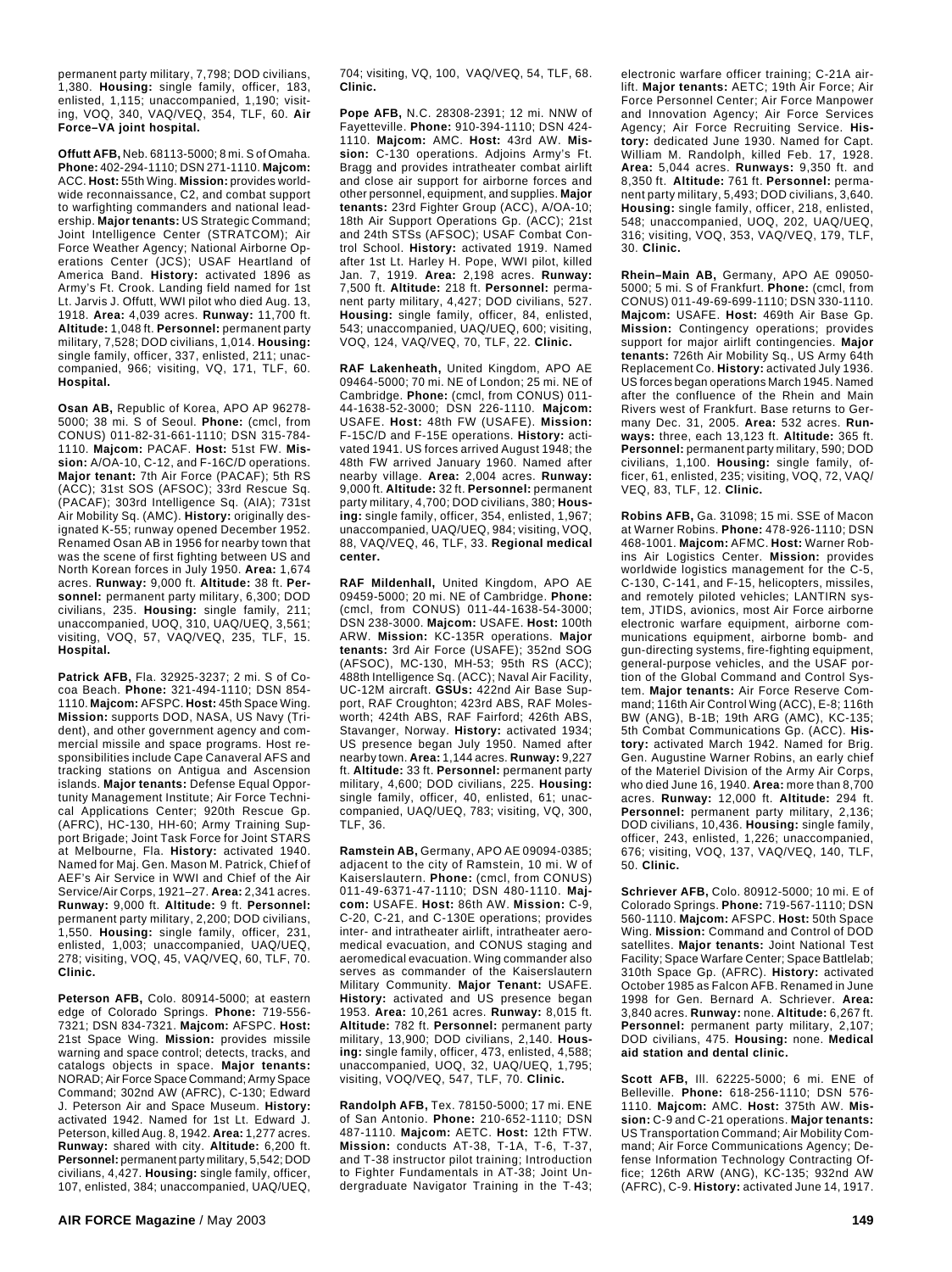Named for Cpl. Frank S. Scott, the first enlisted man to die in an aircraft accident, killed Sept. 28, 1912. **Area:** 3,230 acres. **Runways:** 10,000 ft. and 8,000 ft. (joint-use airfield). **Altitude:** 453 ft. **Personnel:** permanent party military, 6,200; DOD civilians, 2,300. **Housing:** single family, officer, 305, enlisted, 1,122; unaccompanied, UAQ/UEQ, 564; visiting, VOQ, 220, VAQ/VEQ, 169, TLF, 36. **Hospital.**

**Seymour Johnson AFB,** N.C. 27531; within city limits of Goldsboro. **Phone:** 919-722-1110; DSN 722-1110. **Majcom:** ACC. **Host:** 4th FW. **Mission:** F-15E operations and training. **Major tenant:** 916th ARW (AFRC), KC-135R. **History:** activated June 12, 1942. Named for Navy Lt. Seymour A. Johnson, Goldsboro native, killed March 5, 1941. **Area:** 4,107 acres. **Runway:** 11,758 ft. **Altitude:** 110 ft. **Personnel:** permanent party military, 4,247; DOD civilians, 1,296. **Housing:** single family, officer, 157, enlisted, 1,534; unaccompanied, 724; visiting, VOQ, 72, VAQ/VEQ, 38, TLF, 69. **Clinic.**

**Shaw AFB,** S.C. 29152-5000; 10 mi. WNW of Sumter. **Phone:** 803-895-1110; DSN 965-1110. **Majcom:** ACC. **Host:** 20th FW. **Mission:** F-16CJ operations. **Major tenants:** 9th Air Force (ACC); US Central Command Air Forces. **History:** activated Aug. 30, 1941. Named for 1st Lt. Ervin D. Shaw, one of the first Americans to see air action in WWI, killed in France July 9, 1918. **Area:** 3,363 acres; supports another 13,000 acres. **Runways:** 10,000 ft. and 8,000 ft. **Altitude:** 242 ft. **Personnel:** permanent party military, 5,460; DOD civilians, 570. **Housing:** single family, officer, 170, enlisted, 1,532; unaccompanied, 1,112; visiting, VQ, 97, TLF, 39. **Hospital** (no emergency room).

**Sheppard AFB,** Tex. 76311-5000; 4 mi. N of Wichita Falls. **Phone:** 940-676-2511; DSN 736- 2511. **Majcom:** AETC. **Host:** 82nd Training Wing. **Mission:** largest of AETC's four technical training centers. Conducts resident training in aircraft maintenance, civil engineering, communications, comptroller, transportation, and various medical specialties; provides instruction in a wide range of specialties at more than 40 USAF installations worldwide. **Major tenant:** 80th FTW (AETC), conducts T-37 and T-38 UPT, instructor pilot training in the Euro–NATO Joint Jet Pilot Training program, and Introduction to Fighter Fundamentals course with AT-38 aircraft. **History:** activated June 14, 1941. Named for US Sen. Morris E. Sheppard, who died April 9, 1941. **Area:** 6,158 acres. **Runways:** 13,100 ft., 8,800 ft., 7,000 ft., and 6,000 ft. **Altitude:** 1,015 ft. **Personnel:** permanent party military, 3,577; DOD civilians, 1,376. **Housing:** single family, officer, 200, enlisted, 1,088; unaccompanied, UOQ, 196, UAQ/UEQ, 330; visiting, VOQ, 426, VAQ/VEQ, 1,448, TLF, 80. **Clinic.**

**Spangdahlem AB,** Germany, APO AE 09126- 5000; 20 mi. NE of Trier; 9 mi. E of Bitburg. **Phone:** (cmcl, from CONUS) 011-49-6565-61- 1110; DSN 452-1110. **Majcom:** USAFE. **Host:** 52nd FW. **Mission:** A/OA-10A and HARM– equipped F-16CJ operations; air control squadron ops with logistics responsibilities at dozens of GSUs. **History:** built by the French in 1951 and turned over to US in 1952. Named after nearby town. **Area:** 1,282 acres. **Runway:** 10,000 ft. **Altitude:** 1,196 ft. **Personnel:** permanent party military, 5,500; DOD civilians, 193. **Housing:** single family, officer, 131, enlisted, 1,952; unaccompanied, UAQ/UEQ, 937; visiting, VOQ/VEQ, 119, TLF, 47. **Hospital.**

**Tinker AFB,** Okla. 73145-3010; 8 mi. SE of Oklahoma City. **Phone:** 405-732-7321; DSN 884- 1110. **Majcom:** AFMC. **Host:** Oklahoma City Air Logistics Center. **Mission:** manages and provides logistics support and depot maintenance for more than 850 aircraft, including the B-1B, B-2, B-52, E-3, E-6, and KC-135. **Major tenants:** 552nd Air Control Wing (ACC), E-3; 507th ARW (AFRC), KC-135; 513th Air Control Gp. (AFRC Assoc.); Navy Strategic Communications Wing One; Defense Logistics Agency's Defense Distribution Depot Oklahoma City; 3rd Combat Communications Gp. (ACC); 38th Engineering Installation Gp. (AFMC); Defense Megacenter Oklahoma City. **History:** activated March 1942. Named for Maj. Gen. Clarence L. Tinker, who went down at sea June 7, 1942. **Area:** 5,020 acres. **Runways:** 11,100 ft. and 10,000 ft. **Altitude:** 1,291 ft. **Personnel:** permanent party military, 1,546; DOD civilians, 13,265. **Housing:** single family, officer, 107, enlisted, 623; unaccompanied, UAQ/UEQ, 932; visiting, VOQ, 109, VAQ/VEQ, 50, TLF, 40. **Clinic.**

**Travis AFB,** Calif. 94535-5000; 50 mi. NE of San Francisco at Fairfield. **Phone:** 707-424- 1110; DSN 837-1110. **Majcom:** AMC. **Host:** 60th AMW. **Mission:** C-5 and KC-10 operations. **Major tenants:** 15th Air Force (AMC); 349th AMW (AFRC Assoc.); USAF Band of the Golden West; Air Museum. **History:** activated May 17, 1943. Named for Brig. Gen. Robert F. Travis, killed Aug. 5, 1950. **Area:** 6,383 acres. **Runways:** two, each approx. 11,000 ft. **Altitude:** 62 ft. **Personnel:** permanent party military, 7,315; DOD civilians, 3,494. **Housing:** single family, officer, 262, enlisted, 2,474; unaccompanied, UAQ/UEQ, 1,627; visiting, VOQ, 138, VAQ/VEQ, 134, TLF, 84. **David Grant Medical Center.**

**Tyndall AFB,** Fla. 32403-5000; 12 mi. E of Panama City. **Phone:** 850-283-1113; DSN 523- 1113. **Majcom:** AETC. **Host:** 325th FW. **Mission:** F-15 operations; trains USAF F-15 air-toair pilots. **Major tenants:** 1st Air Force (ANG); Southeast Air Defense Sector (ANG); 53rd Weapons Evaluation Gp. (ACC); Air Force Civil Engineer Support Agency. **History:** activated Dec. 7, 1941. Named for 1st Lt. Frank B. Tyndall, WWI fighter pilot killed July 15, 1930. **Area:** 29,102 acres. **Runways:** 10,000 ft., 8,075 ft., and 7,000 ft. **Altitude:** 18 ft. **Personnel:** permanent party military, 2,572; DOD civilians, 449. **Housing:** single family, officer, 123, enlisted, 934; unaccompanied, UAQ/UEQ, 448; visiting, VOQ, 219, VAQ/VEQ, 406, TLF, 40. **Clinic.**

**US Air Force Academy,** Colo. 80840-5025; N of Colorado Springs. **Phone:** 719-333-1110; DSN 333-1110. **Host:** USAFA. **Mission:** inspires and develops outstanding young men and women to become Air Force officers with knowledge, character, and discipline. **History:** established April 1, 1954. Moved to permanent location August 1958. **Area:** 18,325 acres. **Runways:** 4,500 ft., 3,500 ft., and 2,300 ft. **Altitude:** 7,200 ft. **Personnel:** permanent party military, 2,000; DOD civilians, 1,500. **Housing:** single family, officer, 346, enlisted, 895; unaccompanied, 161; visiting, VQ, 83, TLF, 30. **Hospital.**

**Vance AFB,** Okla. 73705-5000; 3 mi. SSW of Enid. **Phone:** 580-213-7111; DSN 448-7110. **Majcom:** AETC. **Host:** 71st FTW. **Mission:** provides Joint SUPT in T-1, T-37, and T-38 aircraft. **History:** activated November 1941. Named for Lt. Col. Leon R. Vance Jr., Enid native, 1939 West Point graduate, and Medal of Honor recipient, killed July 26, 1944. **Area:** 4,555 acres. **Runways:** two, each 9,200 ft., 5,100 ft., 5,038 ft., and 4,956 ft. **Altitude:** 1,007 ft. **Personnel:** permanent party military, 804; DOD civilians, 212. **Housing:** single family, officer, 132, enlisted, 98; unaccompanied, UOQ, 210, UAQ/ UEQ, 109; visiting, VQ, 48, TLF, 10. **Clinic.**

**Vandenberg AFB,** Calif. 93437-5000; 8 mi. NNW of Lompoc. **Phone:** 805-606-1110; DSN 276-1110. **Majcom:** AFSPC. **Host:** 30th Space Wing. **Mission:** conducts polar-orbiting space launches and supports R&D tests and launch range operations for DOD, USAF, and NASA space, ballistic missile, and aeronautical systems and commercial space launches; provides test support for DOD space and ICBM systems; furnishes facilities and essential services to more than 36 aerospace contractors. **Major tenants:** 14th Air Force (AFSPC); 381st Training Gp. (AETC); 576th Flight Test Sq. (Space Warfare Center). **History:** originally Army's Camp Cooke. Activated October 1941; taken over by USAF June 7, 1957. Renamed for Gen. Hoyt S. Vandenberg, USAF's second Chief of Staff. **Area:** 98,400 acres. **Runway:** 15,000 ft. **Altitude:** 367 ft. **Personnel:** permanent party military, 3,400; DOD civilians, 1,400. **Housing:** single family, officer, 413, enlisted, 1,524; unaccompanied, UOQ, 70, UAQ/UEQ, 670; visiting, VOQ, 129, VAQ/VEQ, 122, TFL, 26. **Clinic.**

**Whiteman AFB,** Mo. 65305-5000; 2 mi. S of Knob Noster. **Phone:** 660-687-1110; DSN 975- 1110. **Majcom:** ACC. **Host:** 509th BW. **Mission:** B-2 operations. **Major tenants:** 442nd FW (AFRC), OA-10; 1st Battalion, 135th Aviation Regiment (ARNG); Mobile Inshore Undersea Warfare Unit 114 (Navy Reserve). **History:** activated 1942. Named for 2nd Lt. George A. Whiteman, first pilot to die in aerial combat during the attack on Pearl Harbor. **Area:** 5,219 acres. **Runway:** 12,400 ft. **Altitude:** 871 ft. **Personnel:** permanent party military, 3,443; DOD civilians, 841. **Housing:** single family, officer, 94, enlisted, 1,164; unaccompanied, 669; visiting, VOQ, 3, VQ, 88, TFL, 32. **Clinic.**

**Wright–Patterson AFB,** Ohio 45433; 10 mi. ENE of Dayton. **Phone:** 937-257-1110; DSN 787-1110. **Majcom:** AFMC. **Host:** Aeronautical Systems Center. **Mission:** develops, acquires, modernizes, and sustains aerospace systems. **Major tenants:** Air Force Materiel Command; Air Force Research Laboratory (AFMC); Air Force Security Assistance Center (AFMC); 445th AW (AFRC), C-141; Air Force Institute of Technology (AETC); USAF Museum. **History:** originally separate, Wright Field and Patterson Field were merged and redesignated Wright– Patterson AFB Jan. 13, 1948. Named for aviation pioneers Orville and Wilbur Wright and for 1st Lt. Frank S. Patterson, killed June 19, 1918. The Wright brothers did much of their early flying on Huffman Prairie, now in Area C of present base. The prairie is part of the Dayton Aviation Heritage National Historical Park. Site of US Air Force Marathon, held annually on Saturday nearest Sept. 18. **Area:** 8,357 acres. **Runway:** 12,600 ft. **Altitude:** 824 ft. **Personnel:** permanent party military, 4,564; DOD civilians, 8,400. **Housing:** single family, officer, 545, enlisted, 1,603; unaccompanied, UAQ/ UEQ, 364; visiting, VQ, 422, TLF, 40. **Wright– Patterson Medical Center.**

**Yokota AB,** Japan, APO AP 96328-5000; approx. 28 mi. W of downtown Tokyo. **Phone:** (cmcl, from CONUS) 011-81-311-755-1110; DSN 315-225-1110. **Majcom:** PACAF. **Host:** 374th AW. **Mission:** C-9, C-21, C-130, and UH-1N operations. Primary aerial port in Japan. **Major tenants:** US Forces, Japan; 5th Air Force (PACAF); 630th AMSS (AMC); Det. 1, Air Force Band of the Pacific; American Forces Network Tokyo. **History:** opened as Tama AAF by the Japanese in 1939. **Area:** 1,750 acres. **Runway:** 11,000 ft. **Altitude:** 457 ft. **Personnel:** permanent party military, 3,017; DOD civilians, 226. **Housing:** single family, officer, 823, enlisted, 1,886; unaccompanied, UOQ, 388, UAQ/ UEQ, 824; visiting, VOQ, 197, VAQ/VEQ, 111, TLF, 188. **Hospital.**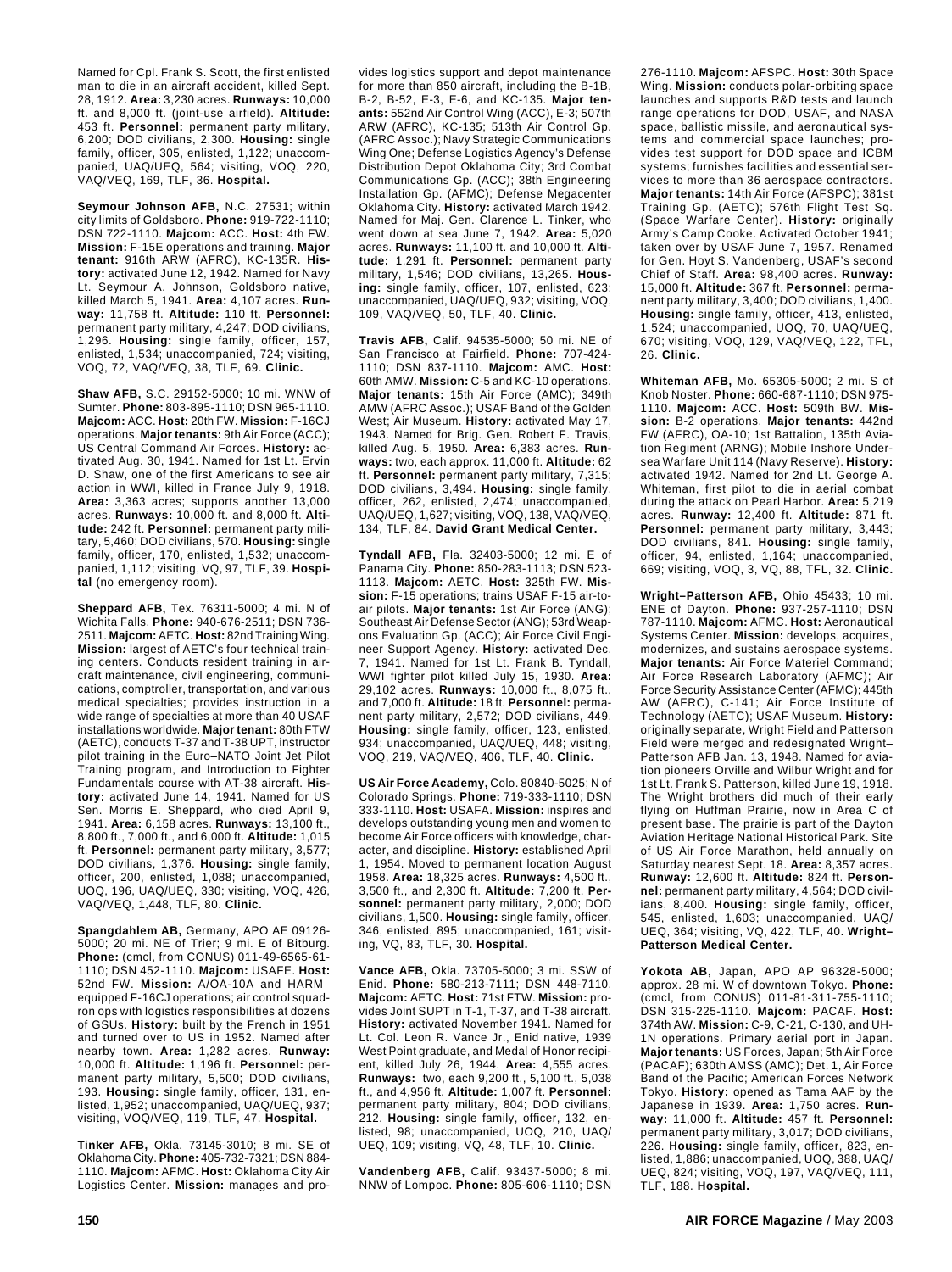This section consolidates Air National Guard and Air Force Reserve Command facilities into a single listing. Units are listed by base names or according to the airports whose facilities they share. In addition, some ANG and AFRC units are located on USAF bases and are included as major tenants on those bases in the "Major Active Duty Installations" section.

ANG and AFRC personnel are organized into two categories. Part-time personnel are traditional Guardsmen and Reservists who work in the private sector during the week, serve in ANG or AFRC one weekend each month, and go on active duty for two weeks during the year. If called up by the President, they go on active military status.

ANG's second category, full-time support personnel, are Title 32 Active Guard Reserve (AGR), Title 32 civilians, and Title 5 civilians. Guard AGR positions are controlled by the state. They do not serve at the national level. They receive the same benefits as regular active duty military. Title 32 civilian personnel are civilians employed full-time by the Guard and must also serve in military status one weekend per month and for two weeks of training per year. They can also be activated and mobilized during times of national crisis. Title 5 civilian personnel are federal civilian employees who hold administrative positions in ANG.

AFRC's second category, full-time support personnel, are Title 32 AGR, Title 32 Air Reserve Technicians (ART), and Title 5 civilians. Reservists in AGR positions serve primarily in flight training and flight testing units, as recruiters, or at the headquarters level. They receive the same benefits as regular active duty military. Title 32 ARTs are full-time federal civilian employees who serve in the same position as Reservists at least one weekend per month and for two weeks of training per year. They can also be activated and mobilized during times of national crisis. Title 5 personnel are federal civilian employees who hold administrative positions in AFRC.

**Allen C. Thompson Field,** Miss. 39232-8881; 6 mi. E of Jackson. **Phone:** 601-936-8370; DSN 731-9370. **Unit:** 172nd Airlift Wing (ANG). **Area:** 140 acres. **Runway:** 8,500 ft. **Altitude:** 346 ft. **Full-time personnel:** 284.

**Alpena County Arpt.,** Mich. 49707; 5 mi W of Alpena. **Phone:** 989-354-6210; DSN 741-3210. **Unit:** Combat Readiness Training Center (ANG). **Area:** 610 acres. **Runways:** 9,000 ft. and 5,030 ft. **Altitude:** 682 ft. **Full-time personnel:** 76.

**Atlantic City Arpt.,** N.J. 08234-9500; 9 mi. NW of Atlantic City. **Phone:** 609-645-6000; DSN 455- 6000. **Unit:** 177th Fighter Wing (ANG). **Area:** 296 acres. **Runways:** 10,000 ft. and 6,144 ft. **Altitude:** 71 ft. **Full-time personnel:** 274.

| AGS         | <b>Air Guard Station</b>   |
|-------------|----------------------------|
| <b>ANGB</b> | Air National Guard Base    |
| <b>ANGS</b> | Air National Guard Station |
| <b>ARB</b>  | Air Reserve Base           |
| Arpt.       | Airport                    |
| <b>ARS</b>  | <b>Air Reserve Station</b> |
| <b>JRB</b>  | Joint Reserve Base         |
| <b>NAS</b>  | <b>Naval Air Station</b>   |

**Bangor Arpt.,** Maine 04401-3051; within city of Bangor. **Phone:** 207-990-7700; DSN 698-7700. **Units:** 101st Air Refueling Wing (ANG); 776th Radar Sq. (ACC). **Area:** 503 acres. **Runway:** 11,400 ft. **Altitude:** 178 ft. **Full-time personnel:** 307. Commissary; exchange.

**Barnes Arpt.,** Mass. 01085-1482; 3 mi. N of downtown Westfield. **Phone:** 413-568-9151; DSN 636-9210. **Unit:** 104th Fighter Wing (ANG). **Area:** 186 acres. **Runway:** 9,000 ft. **Altitude:** 271 ft. **Full-time personnel:** 269.

**Birmingham Arpt.,** Ala. 35217-3545, 7 mi. E of Birmingham. **Phone:** 205-714-2000; DSN 778- 2210. **Unit:** 117th Air Refueling Wing (ANG). **Area:** 145 acres. **Runway:** 10,000 ft. **Altitude:** 644 ft. **Full-time personnel:** 251.

**Boise Air Terminal** (Gowen Field), Idaho 83705- 8006; 1 mi. S of Boise. **Phone:** 208-422-5322; DSN 422-5322. **Units:** 124th Wing (ANG). Also host for the Army National Guard (ARNG); Army Reserve; Army Research Institute; Navy/Marine Corps Reserves; and Civil Air Patrol. **History:** named for Lt. Paul R. Gowen, killed in B-10 crash in Panama July 11, 1938. **Area:** 576 acres. **Runway:** 9,800 ft. **Altitude:** 2,836 ft. **Full-time personnel:** 490. Limited transient facilities available during ARNG camps.

**Bradley Arpt.,** Conn. 06026-9309; 15 mi. N of Hartford. **Phone:** 860-292-2526; DSN 636-8310. **Units:** 103rd Fighter Wing (ANG); ARNG aviation battalion. **History:** named for Lt. Eugene M. Bradley, killed in P-40 crash August 1941. **Area:** 148 acres. **Runway:** 9,600 ft. **Altitude:** 172 ft. **Fulltime personnel:** 278.

**Burlington Arpt.,** Vt. 05403-5872; 1 mi. E of Burlington. **Phone:** 802-660-5215; DSN 220-5215. **Unit:** 158th Fighter Wing (ANG). **Area:** 230 acres. **Runway:** 7,800 ft. **Altitude:** 355 ft. **Full-time personnel:** 296.

**Capital Arpt.,** Ill. 62707-5001; 4 mi. NW of Springfield. **Phone:** 217-757-1219; DSN 892-8219. **Unit:** 183rd Fighter Wing (ANG). **Area:** 91 acres. **Runways:** 8,000 ft., 7,000 ft., and 5,300 ft. **Altitude:** 588 ft. **Full-time personnel:** 312.

**Channel Islands ANGS,** Calif. 93041-4002, 3 mi. SE of Oxnard. **Phone:** 805-986-8000; DSN 893-7000. **Unit:** 146th Airlift Wing (ANG). **Area:** 206 acres. **Runway:** 11,100 ft. **Altitude:** 12 ft. **Full-time personnel:** 262.

**Charlotte/Douglas Arpt.,** N.C. 28208, 6 mi. W of downtown Charlotte. **Phone:** 704-391-4100; DSN 583-9129. **Unit:** 145th Airlift Wing (ANG). **Area:** 79 acres. **Runway:** 10,000 ft. **Altitude:** 745 ft. **Full-time personnel:** 294.

**Cheyenne Arpt.,** Cheyenne, Wyo. 82009. **Phone:** 307-772-6110; DSN 943-6110. **Unit:** 153rd Airlift Wing (ANG). **Area:** 77 acres. **Runway:** 9,400 ft. **Altitude:** 6,250 ft. **Full-time personnel:** 263.

**Dannelly Field,** Ala. 36108; 7 mi. SW of downtown Montgomery. **Phone:** 334-394-7200; DSN 358-9200. **Units:** 187th Fighter Wing (ANG); 232nd Combat Communications Sq. **History:** named for Ens. Clarence Dannelly, Navy pilot killed during WWII. **Area:** 143 acres. **Runway:** 9,000 ft. **Altitude:** 221 ft. **Full-time personnel:** 273.

**Des Moines Arpt.,** Iowa 50321-2799; within Des Moines. **Phone:** 515-256-8210; DSN 946-8210. **Unit:** 132nd Fighter Wing (ANG). **Area:** 162 acres. **Runway:** 9,000 ft. **Altitude:** 942 ft. **Full-time personnel:** 306.

**Dobbins ARB,** Ga. 30069-5010; 16 mi. NW of Atlanta. **Phone:** 678-655-5000; DSN 625-1110. **Units:** Hq. 22nd Air Force (AFRC); 94th Airlift Wing (AFRC); Hq. Ga. ANG; Army Aviation Group (Ga. ARNG); US Army Reserve Center; 283rd Combat Communications Sq.; and Marine Corps Reserve Center Atlanta. **History:** activated 1943. Named for Capt. Charles Dobbins, pilot killed in WWII. **Area:** 1,660 acres. NAS Atlanta and Lockheed Martin Aeronautical Systems Co./Air Force Plant 6 adjoin Dobbins ARB and use airfield facilities. **Runway:** 10,000 ft. **Altitude:** 193 ft. **Full-time personnel:** AFRC, 656; ANG, 37.

**Duke Field,** Fla. 32542-6644; 6 mi. S of Crestview. **Phone:** 850-883-6347; DSN 875-6347. **Unit:** 919th Special Operations Wing (AFRC). **History:** Named for Lt. Robert L. Duke, pilot killed Dec. 29, 1943, in test flight. **Area:** 1,348 acres. **Runway:** 8,000 ft. **Altitude:** 193 ft. **Full-time personnel:** active duty, 300; ARTs, 300.

**Duluth Arpt.,** Minn. 55811-6036; 5 mi. WNW of Duluth. **Phone:** 218-788-7210; DSN 825-7210. **Unit:** 148th Fighter Wing (ANG). **Area:** 285 acres. **Runway:** 10,150 ft. **Altitude:** 1,430 ft. **Full-time personnel:** 286.

**Eastern West Virginia Arpt.** (Shepherd Field), W. Va. 25401-7702; 4 mi. S of Martinsburg. **Phone:** 304-262-5100; DSN 242-9210. **Unit:** 167th Airlift Wing (ANG). **Area:** 206 acres. **Runway:** 7,000 ft. **Altitude:** 557 ft. **Full-time personnel:** 287.

**Ellington Field,** Tex. 77034-5586; a city of Houston airport 10 mi. SE of downtown Houston. **Phone:** 281-929-2337; DSN 454-2337. **Units:** 147th Fighter Wing (ANG); 111th FIS, NASA Flight Operations; US Coast Guard; ARNG; FAA. **History:** named for Lt. Eric L. Ellington, pilot killed November 1913. **Area:** 190 acres. **Runway:** 9,000 ft. **Altitude:** 1,000 ft. **Full-time personnel:** 263.

**Forbes Field,** Kan. 66619-5370; 6 mi. S of Topeka. **Phone:** 785-861-4210; DSN 720-4210. **Unit:** 190th Air Refueling Wing (ANG). **History:** named for Maj. Daniel H. Forbes Jr., pilot killed June 5, 1948, test-flying the Northrop YB-49 "Flying Wing." **Area:** 193 acres. **Runway:** 12,819 ft. **Altitude:** 1,079 ft. **Full-time personnel:** 272.

**Fort Smith Arpt.,** Ark. 72903; within Fort Smith. **Phone:** 501-648-5210; DSN 962-8210. **Unit:** 188th Fighter Wing (ANG). **Area:** 130 acres. **Runway:** 8,000 ft. **Altitude:** 468 ft. **Full-time personnel:** 280.

**Fort Wayne Arpt.,** Ind. 46809-0122; 8 mi. SSW of downtown Fort Wayne. **Phone:** 219-478-3210; DSN 786-1210. **Unit:** 122nd Fighter Wing (ANG). **Area:** 166 acres. **Runway:** 12,000 ft. **Altitude:** 802 ft. **Full-time personnel:** 282.

**Francis S. Gabreski Arpt.,** N.Y. 11978-1201; 1 mi. N of Westhampton Beach. **Phone:** 631-288- 7335; DSN 456-7335. **Unit:** 106th Rescue Wing (ANG). **History:** named for Col. Francis S. Gabreski, WWII and Korean War ace. **Area:** 88 acres. **Runways:** 9,000 ft., 5,000 ft., and 3,000 ft. **Altitude:** 68 ft. **Full-time personnel:** 245.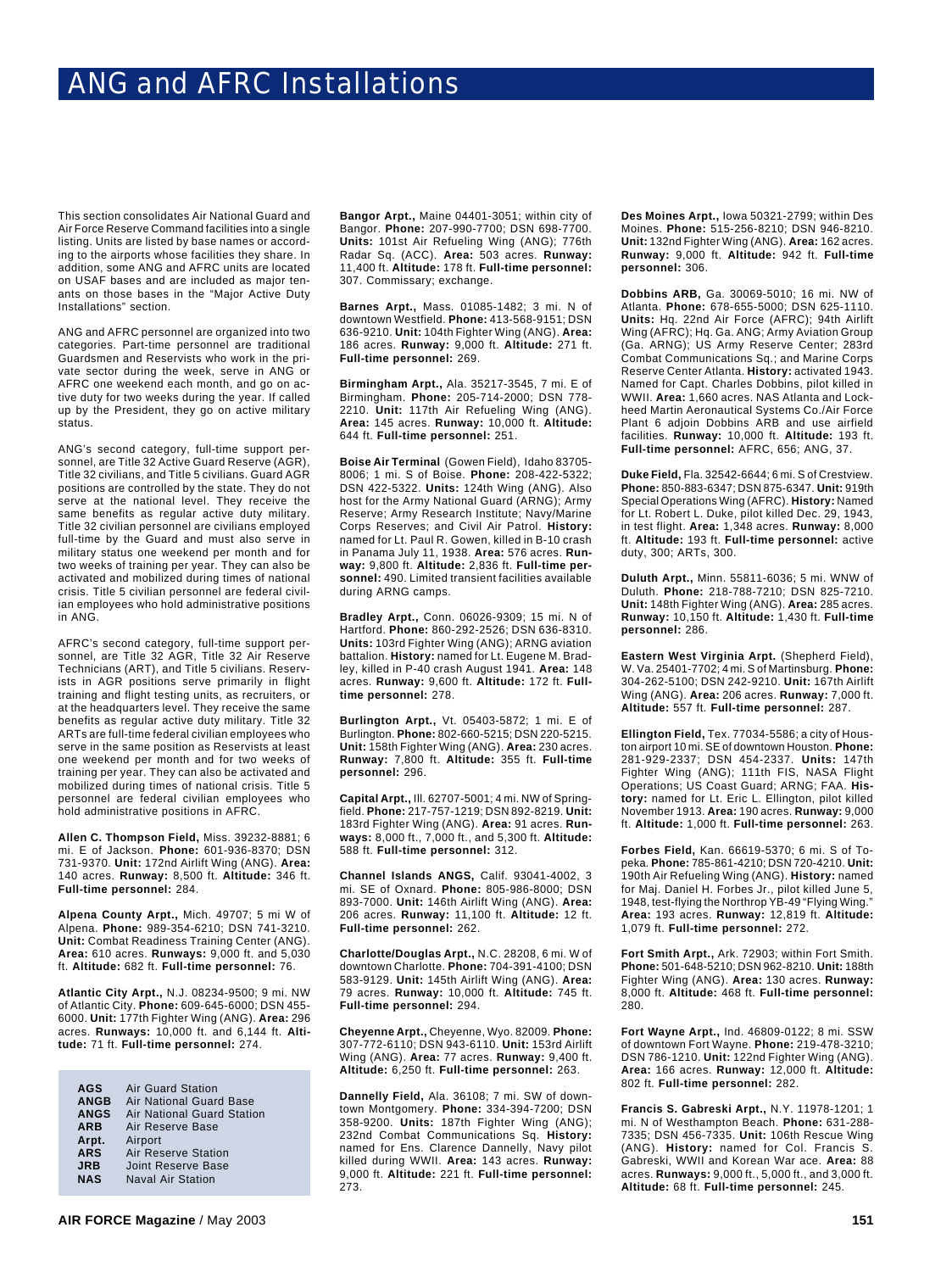**Fresno Yosemite Arpt.,** Calif. 93727-2199; within Fresno. **Phone:** 559-454-5100; DSN 949-9100. **Unit:** 144th Fighter Wing (ANG). **Area:** 111 acres. **Runway:** 9,222 ft. **Altitude:** 332 ft. **Full-time personnel:** 290.

**General Mitchell Arpt./ARS,** Wis. 53207-6299; SW corner of Milwaukee. **AFRC phone:** 414- 482-5000; DSN 741-5000. **ANG phone:** 414- 944-8410; DSN 580-8410. **Units:** 440th Airlift Wing (AFRC); 128th Air Refueling Wing (ANG). **History:** named for Maj. Gen. William "Billy" Mitchell. **Area:** AFRC, 103 acres; ANG, 70 acres. **Runway:** 9,690 ft. **Altitude:** 670 ft. **Full-time personnel:** AFRC, 371; ANG, 274.

**Greater Peoria Arpt.,** Ill. 61607-5023; 5 mi. SW of Peoria. **Phone:** 309-633-5210; DSN 724-5210. **Unit:** 182nd Airlift Wing (ANG). **Area:** 339 acres. **Runways:** 10,000 ft. and 8,006 ft. **Altitude:** 656 ft. **Full-time personnel:** 285.

**Great Falls Arpt.,** Mont. 59404-5570; 5 mi. SW of Great Falls. **Phone:** 406-791-6285; DSN 279- 2285. **Unit:** 120th Fighter Wing (ANG). **Area:** 141 acres. **Runways:** 10,502 ft. and 6,357 ft. **Altitude:** 3,679 ft. **Full-time personnel:** 290.

**Grissom ARB,** Ind. 46971-5000; 15 mi. N of Kokomo. **Phone:** 765-688-5211; DSN 928-1110. **Unit:** 434th Air Refueling Wing (AFRC). **History:** activated January 1943 as Bunker Hill NAS. Reactivated June 1954 as Bunker Hill AFB. Renamed in May 1968 for Lt. Col. Virgil I. "Gus" Grissom, killed Jan. 27, 1967, in Apollo capsule fire. Realigned as an AFRC base Oct. 1, 1994. **Area:** 1,127 acres. **Runway:** 12,500 ft. **Altitude:** 800 ft. **Housing:** 485 transient. **Full-time personnel:** 589.

**Gulfport–Biloxi Arpt.,** Miss. 39507; within Gulfport. **Phone:** 228-214-6002; DSN 363-6002. **Units:** Combat Readiness Training Center; 255th Air Control Sq. (ANG); 209th Civil Engineering Sq. An air-to-ground gunnery range is located 70 mi. N of site. **History:** established as a Permanent Field Training Site in 1954 and redesignated as a CRTC in 1990. **Area:** 224 acres. **Runway:** 9,000 ft. **Altitude:** 26 ft. **Full-time personnel:** 119.

**Hancock Field,** N.Y. 13211-7099; 4 mi. NE of Syracuse. **Phone:** 315-454-6100; 1-800-982- 3696; DSN 489-9100. **Units:** 174th Fighter Wing (ANG); 152nd Air Operations Gp.; 274th Air Support Operations Sq. (N.Y. ARNG). **Area:** 356 acres. **Runways:** 9,300 ft. and 7,500 ft. **Altitude:** 410 ft. **Full-time personnel:** 331.

**Harrisburg Arpt.,** Pa. 17057; 6 mi. SE of Harrisburg. **Phone:** 717-948-2200; DSN 423-2200. **Unit:** 193rd Special Operations Wing (ANG). **Area:** 39 acres. **Runway:** 9,501 ft. **Altitude:** 355 ft. **Fulltime personnel:** 309.

**Hector Arpt.,** Fargo, N.D. 58102. **Phone:** 701- 241-7241; DSN 362-8110. **Unit:** 119th Fighter Wing (ANG). **Area:** 250 acres. **Runway:** 9,545 ft. **Altitude:** 896 ft. **Full-time personnel:** 317.

**Homestead ARB,** Fla. 33039-1299; 5 mi. NE of Homestead. **Phone:** 305-224-7000; DSN 791- 7000. **Units:** 482nd Fighter Wing (AFRC); Det. 1, 125th Fighter Wing (Fla. ANG, NORAD); US Customs Miami Aviation Branch; Fla. ARNG 50th ASG; Defense Logistics Agency; Civil Air Patrol Sq. 279; AFOSI; Naval Intelligence; FBI. **Area:** approx. 1,000 acres. **Runway:** 11,200 ft. **Altitude:** 11 ft. **Full-time personnel:** AFRC, 642; ANG, 14. Billeting available.

**Hulman Arpt.,** Ind. 47803; 6 mi. E of Terre Haute. **Phone:** 812-877-5210; DSN 724-1210. **Unit:** 181st Fighter Wing (ANG). **Area:** 279 acres. **Runways:** 9,025 ft. and 7,250 ft. **Altitude:** 585 ft. **Full-time personnel:** 272.

**Jacksonville Arpt.,** Fla. 32218-7933; within Jacksonville. **Phone:** 904-741-7100; DSN 641-7100. **Unit:** 125th Fighter Wing (ANG). **Area:** 332 acres. **Runway:** 10,000 ft. **Altitude:** 25 ft. **Full-time personnel:** 360.

**Joe Foss Field,** S.D. 57104-0264; N side of Sioux Falls. **Phone:** 605-988-5700; DSN 798- 7700. **Unit:** 114th Fighter Wing (ANG). **History:** named for Brig. Gen. Joseph J. Foss, WWII ace, former governor, former AFA national president, and founder of the S.D. ANG. **Area:** 214 acres. **Runways:** 9,000 ft. and 5,070 ft. **Altitude:** 1,420 ft. **Full-time personnel:** 281.

**Kelly Field,** Tex. 78236-0112; 5 mi. SW of San Antonio. **Phone:** 210-671-1110; DSN 473-1110. **Units:** 149th Fighter Wing (ANG); 433rd Airlift Wing (AFRC). **History:** activated Nov. 21, 1916, and deactivated July 13, 2001. Named for Lt. George E.M. Kelly, first Army pilot to lose his life flying a military aircraft, killed May 10, 1911. **Area:** 4,660 acres. **Runway:** 11,550 ft. **Altitude:** 689 ft. **Full-time personnel:** 588.

**Key Field,** Miss. 39307-7112; 3 mi. S of Meridian. **Phone:** 601-484-9000; DSN 778-9000. **Units:** 186th Air Refueling Wing (ANG); 238th Air Support Operations Sq. (ANG). **History:** named after Fred and Al Key, pioneers in air-toair refueling and holders of flight endurance record (27 continuous days) in 1935 in Ole Miss, on permanent display at the National Air and Space Museum. **Area:** 117 acres. **Runways:** 10,000 ft. and 5,000 ft. **Altitude:** 295 ft. **Fulltime personnel:** 316.

**Klamath Falls Arpt./Kingsley Field,** Ore. 97603; 5 mi. S of Klamath Falls. **Phone:** 541-885-6350; DSN 830-6350. **Units:** 173rd Fighter Wing (ANG); 114th FS (ANG); 116th OLAA (ANG); 270th ATCS (ANG). **Area:** 381 acres. **Runway:** 10,301 ft. **Altitude:** 4,088 ft. **Full-time personnel:** 422.

**Kulis ANGB,** Alaska 99502-1988. **Phone:** 907- 249-1176; DSN 317-626-1176. **Units:** 176th Wing (ANG); 144th Airlift Sq. (ANG); 210th Air Rescue Sq. (ANG). **History:** named for Lt. Albert Kulis, killed in training flight in 1954. **Area:** 129 acres. **Runway:** 10,897 ft. **Altitude:** 94 ft. **Full-time personnel:** 470.

**Lambert–St. Louis Arpt.,** Mo. 63044-2371; 20 mi. NW of downtown St. Louis. **Phone:** 314-263- 6222; DSN 693-6222. **Unit:** 131st Fighter Wing (ANG). **Area:** 48 acres. **Runway:** 11,000 ft. **Altitude:** 604 ft. **Full-time personnel:** 357.

**Lincoln Arpt.,** Neb. 68524-1880; 4 mi. NW of downtown Lincoln. **Phone:** 402-458-1234; DSN 946-1234. **Units:** 155th Air Refueling Wing (ANG); ARNG unit. **Area:** 179 acres. **Runways:** 13,500 ft. and 8,620 ft. **Altitude:** 1,050 ft. **Full-time personnel:** 290.

**Louisville Arpt./AGS** (Standiford Field), Ky. 40213; 5 mi. S of downtown Louisville. **Phone:** 502-364-9400; DSN 989-4400. **Units:** 123rd Airlift Wing (ANG); 223rd Communications Sq. (ANG). **Area:** 81 acres. **Runways:** 10,000 ft. and 7,800 ft. **Altitude:** 500 ft. **Full-time personnel:** 312.

**Luis Munoz Marin Arpt.,** Puerto Rico 00979- 1502; E of San Juan. **Phone:** 787-253-5101; DSN 860-9101. **Units:** 156th Airlift Wing (ANG); 612th ASOS Det. Coronet Oak. **Area:** 95 acres. **Runway:** 10,000 ft. **Altitude:** 6 ft. **Full-time personnel:** 274.

**Mansfield Lahm Arpt.,** Ohio 44903-0179; 3 mi. N of Mansfield. **Phone:** 419-520-6100; DSN 696- 6100. **Unit:** 179th Airlift Wing (ANG). **History:** named for nearby city and aviation pioneer Brig. Gen. Frank P. Lahm in 1948. **Area:** 67 acres. **Runways:** 9,000 ft. and 6,795 ft. **Altitude:** 1,299 ft. **Full-time personnel:** 237.

**March ARB,** Calif. 92518-9888; 9 mi. SE of downtown Riverside. **Phone:** 909-655-1110; DSN 4471110. **ANG Phone:** 909-655-2556; DSN 947-2556. **Units:** 4th Air Force (AFRC); 452nd Air Mobility Wing (AFRC); 144th FW (Calif. ANG); 163rd Air Refueling Wing (Calif. ANG); 4th Combat Camera Sq.; American Forces Radio and Television Broadcast Center; Defense Visual Information Center; Air Force Audit Agency directorate; US Customs Service Domestic Air Interdiction Coordination Center. **History:** activated March 1, 1918; named for 2nd Lt. Peyton C. March Jr., who died of crash injuries Feb. 18, 1918. **Area:** 2,300 acres. **Runway:** 13,300 ft. **Altitude:** 1,530 ft. **Full-time personnel:** AFRC, 1,155; ANG, 274. **Housing:** VOQ, 138, VAQ, 302.

**Martin State Arpt.,** Md. 21220-2899; 8 mi. NE of Baltimore. **Phone:** 410-918-6210; DSN 243-6210. **Unit:** 175th Wing (ANG). **Area:** 175 acres. **Runway:** 8,100 ft. **Altitude:** 21 ft. **Full-time personnel:** 419.

**McEntire ANGS,** S.C. 29044; 15 mi. E of Columbia. **Phone:** 803-647-8300; DSN 583-8201. **Units:** 169th Fighter Wing (ANG); 240th Combat Communications Sq. (ANG); 245th Air Traffic Control Sq. (ANG); Combined Support Maintenance Shop (ARNG); 1/151st Aviation Battalion (ARNG). **History:** named for ANG Brig. Gen. B.B. McEntire Jr., killed in 1961 F-104 accident. **Area:** 2,301 acres. **Runway:** 9,000 ft. **Altitude:** 252 ft. **Fulltime personnel:** 343.

**McGhee Tyson ANGB,** Tenn. 37777; 10 mi. SW of Knoxville. **Phone:** 865-985-3200; DSN 266- 3200. **Units:** 134th Air Refueling Wing (ANG); 119th Air Control Sq.; 228th Combat Communications Sq.; ANG's I.G. Brown Training and Education Center. **Area:** 346 acres. **Runway:** 9,008 ft. **Altitude:** 923 ft. **Full-time personnel:** 336.

**Memphis Arpt.,** Tenn. 38118; within Memphis. **Phone:** 901-541-7120; DSN 726-7120. **Unit:** 164th Airlift Wing (ANG). **Area:** 103 acres. **Runway:** 11,120 ft. **Altitude:** 332 ft. **Full-time personnel:** 257. Fitness center and mini-exchange.

**Minneapolis–St. Paul Arpt./ARS,** Minn. 55450- 2000; in Minneapolis, near confluence of the Mississippi and Minnesota Rivers. **AFRC phone:** 612-713-1110; DSN 783-1000. **ANG phone:** 612- 713-2501; DSN 783-2501. **Units:** 934th Airlift Wing (AFRC), C-130; 133rd Airlift Wing (ANG), C-130; 210th Engineering Installation Sq. (ANG); Naval Reserve Readiness Command, Region 16; Civil Air Patrol, NCLR, and MNLO; Rothe Development Inc. (AFRC). **Area:** AFRC, 300 acres; ANG, 128 acres. **Runways:** 11,006 ft., 10,000 ft., and 8,200 ft. **Altitude:** 840 ft. **Fulltime personnel:** AFRC, 338; ANG, 267. Lodging, clubs, fitness center, and exchange.

**Moffett Federal Airfield,** Calif. 94035; 2 mi. N of Mountain View. **Phone:** 650-603-9129; DSN 359- 9129. **Unit:** 129th Rescue Wing (ANG). **Area:** 97 acres. **Runway:** 9,200 ft. **Altitude:** 34 ft. **Fulltime personnel:** 203.

**NAS JRB Fort Worth,** Tex. 76127-6200, 7 mi. NW of Fort Worth. **Navy hosted switchboard:** 817-782-5000; DSN 739-5000. **ANG Phone:** 817- 852-3202; DSN 874-3202. **Units:** 10th Air Force and 301st Fighter Wing (AFRC); 136th Airlift Wing (ANG). **Area:** Navy hosted base is 1,805 acres; ANG, 81 acres. **Runway:** 12,000 ft. **Altitude:** 650 ft. **Full-time personnel:** AFRC, 958; ANG, 138.

**NAS JRB New Orleans,** La. 70143-0050, 15 mi. S of New Orleans. **ANG Phone:** 504-391-8600; DSN 457-8600. **AFRC Phone:** 504-678-9673; DSN 678-9673. **Units:** 159th Fighter Wing (ANG); 926th Fighter Wing (AFRC). **Area:** 3,239 acres. **Runways:** 8,000 ft. and 6,000 ft. **Altitude:** 3 ft. **Full-time personnel:** ANG, 323; AFRC, 337.

**NAS JRB Willow Grove,** Pa. 19090-5203; 14 mi. N of Philadelphia. **AFRC phone:** 215-443-1000;